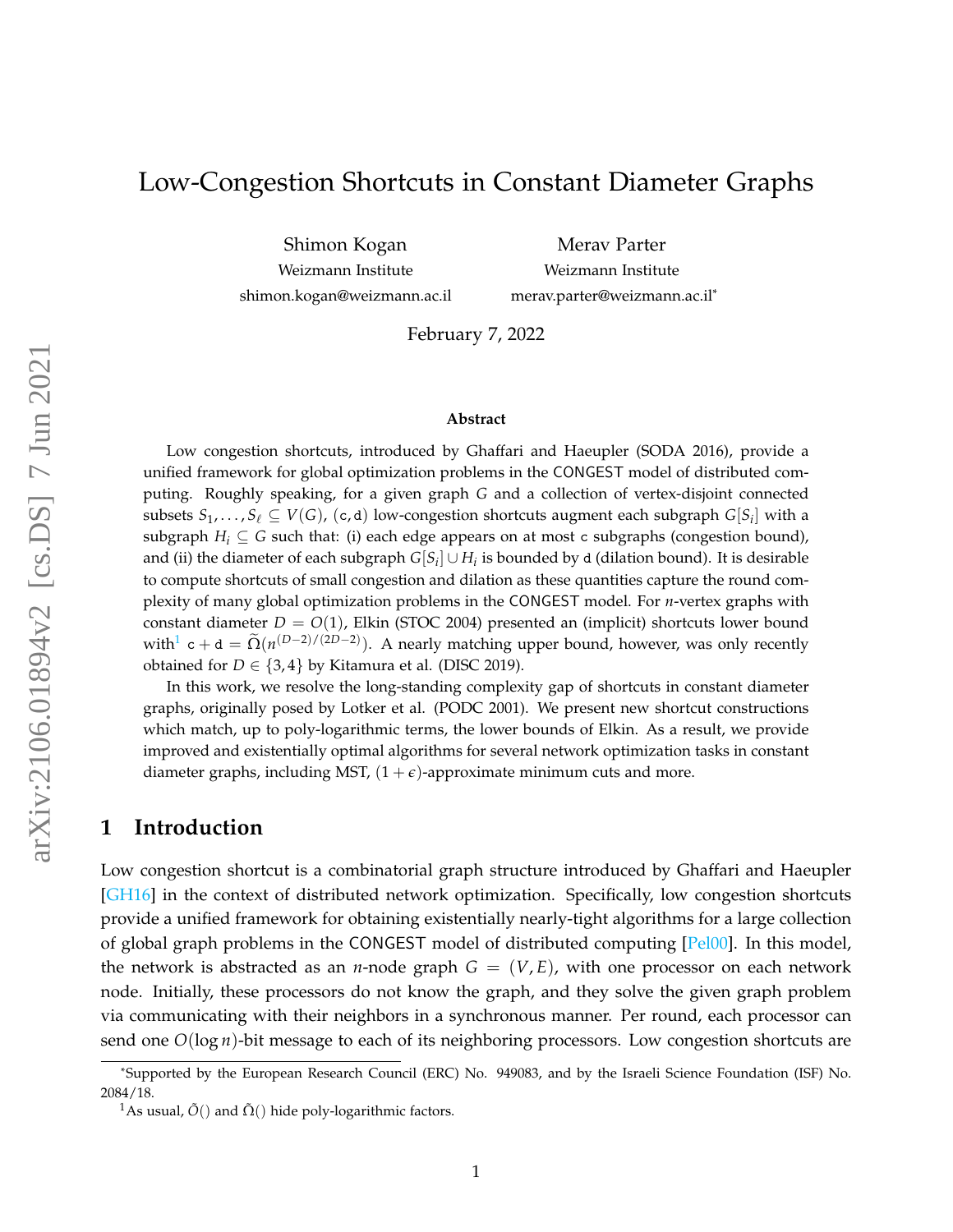formally defined as follows:

**Definition 1.1** (Ghaffari and Haeupler [\[GH16\]](#page-14-0)). Given a graph  $G = (V, E)$  and a collection  $S = \{S_1, \ldots, S_\ell\}$  of vertex-disjoint and connected subsets of *V*, a (d, c)-*shortcut* of *G* and *S* is defined by a set of subgraphs  $\mathcal{H} = \{H_1, H_2, \dots, H_\ell\}$  of *G* such that:

- 1. For each *i*, the diameter of  $G[S_i] \cup H_i$  is at most d.
- 2. Each edge  $e \in E$  appears on at most c subgraphs  $\{G[S_i] \cup H_i, i \in \{1, \ldots, \ell\}\}$ .

In other words, the efficiency of the shortcuts is characterized by two parameters: the *dilation* measured by the maximum diameter d over all subgraphs, and the *congestion* measured by the largest number c of augmented subgraphs that use a given edge. The summation of the dilation and congestion is usually referred to as the *quality* of the shortcuts. In their influential work, Ghaffari and Haeupler [\[GH16\]](#page-14-0) observed that the round complexity of the Minimum Spanning Tree (MST) and the approximate minimum-cut problems in the CONGEST model can be bounded (up to polylogarithmic terms) by the quality of the shortcuts. This in particular implies that any round complexity lower bound for the MST problem implies also a lower bound on the quality of the shortcuts. Low-congestion shortcuts have been proven useful for a wide collection of tasks, including the computation of approximate shortest-paths [\[HL18\]](#page-15-0), DFS trees [\[GP17\]](#page-14-1), graph diameter [\[LP19\]](#page-15-1), and the approximation of minimum weight two-edge connected subgraphs [\[DG19\]](#page-14-2).

For any *n*-vertex graph of (unweighted) diameter *D*, Ghaffari and Haeupler [\[GH16\]](#page-14-0) observed the existence of shortcuts with quality  $O(D +$ √  $\overline{n}).$  This bound is known to be nearly tight by the MST lower bound results of Elkin [\[Elk04\]](#page-14-3) and Das-Sarma et al. [\[SHK](#page-16-1)<sup>+</sup>12]. As shortcuts fully capture the round complexity of many graph problems, there has been a great effort in characterizing graph families for which shortcuts with a considerably improved quality can be obtained. A repre-sentative list of these families includes: planar graphs [\[GH16,](#page-14-0) [HIZ16\]](#page-15-2), graphs with excluded minors [\[HLZ18,](#page-15-3) [GH20\]](#page-14-4), highly connected graphs [\[CPT20\]](#page-14-5), expander graphs [\[GKS17\]](#page-14-6), graphs with bounded chordality and clique-width [\[KKOI19\]](#page-15-4). In all of these works, the improved shortcuts can also be computed in a round complexity that matches their quality, thus providing improved algorithms for MST and other optimization problems, for these graph families.

One notable graph family that has attracted a significant amount of attention for more than two decades, concerns the family of *constant diameter* graphs. It has been widely noted that many of the real-world networks have a very small diameter, independent of the number of network's participants. In the context of social networks, such as the Facebook, this phenomenon is usually explained by the "six degrees of separations". The diameter of the world-wide web, as another example, is bounded by 19 while having billions of nodes (pages) [\[AJB99\]](#page-14-7). This apparent ubiquity of constant diameter networks motivated the design of improved algorithms for this graph family. The canonical problem in this regard is MST.

For graphs of diameter  $D = 1$  (i.e., the complete graphs), Lotker et al. [\[LPPSP03\]](#page-15-5) presented an *O*(log log *n*)-round MST algorithm. Following a sequence of improvements [\[HPP](#page-15-6)<sup>+</sup>15, [GP16\]](#page-14-8), the state-of-the-art round complexity of the problem is *O*(1) rounds [\[JN18,](#page-15-7) [Now19\]](#page-16-2). For graphs with diameter *D* = 2, Lotker et al. [\[LPP01,](#page-15-8) [LPP06\]](#page-15-9) presented MST algorithms with *O*(log *n*) rounds, and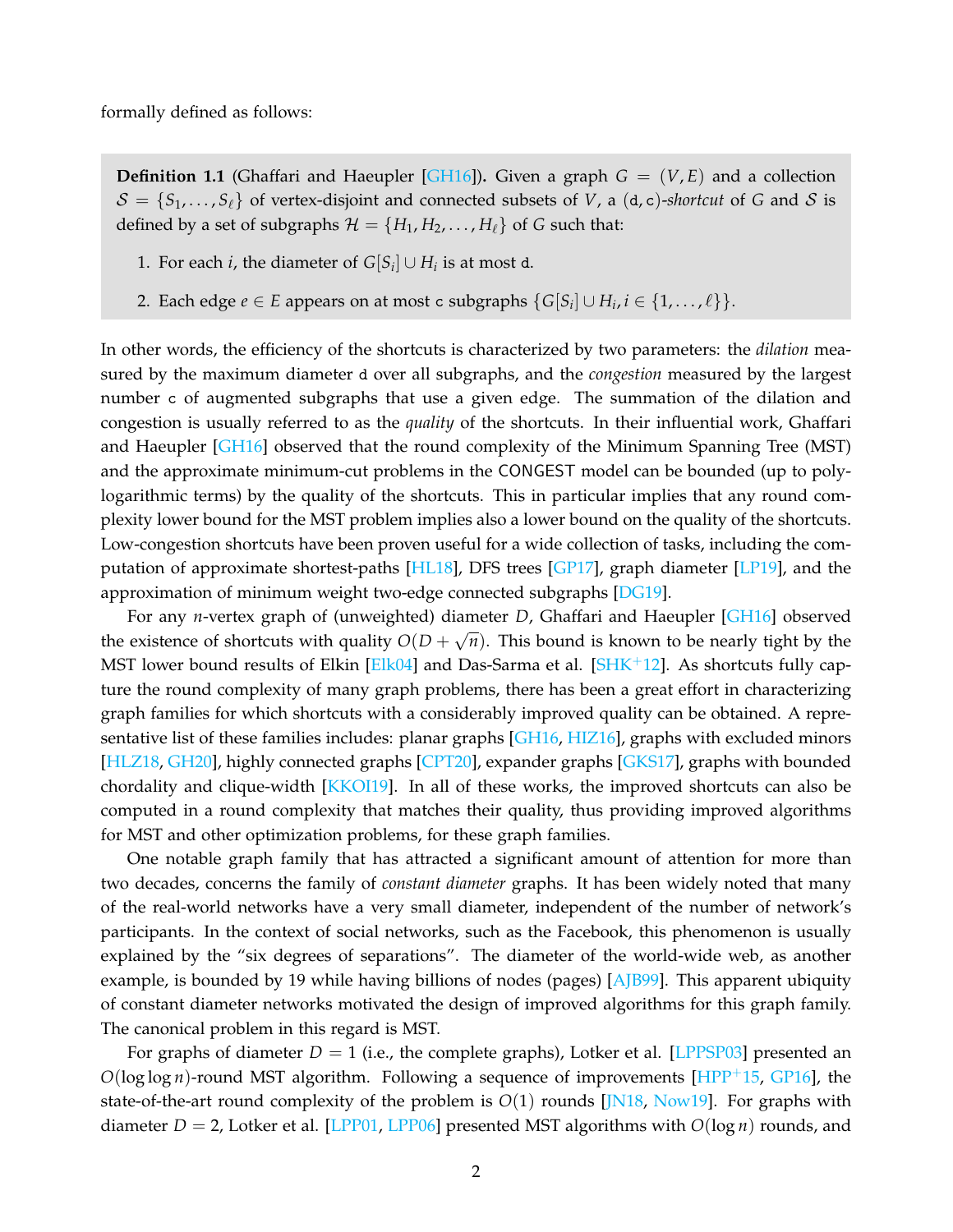for graphs with *D*  $\in$  {3,4}, they gave a lower bound of  $\Omega(n^{1/4})$  and  $\Omega(n^{1/3})$  rounds, respectively <sup>[2](#page-2-0)</sup>. This in turn also implies a lower bound of  $\tilde{\Omega}(n^{1/4})$ ,  $\tilde{\Omega}(n^{1/3})$  on the quality of the shortcuts in graphs with diameter 3,4. In a seminal paper, Elkin [\[Elk04\]](#page-14-3) extended the MST lower-bound of Lotker et al. for any constant diameter graphs. In particular, their result, stated in the shortcut terminology, implies the existence of an *n*-vertex *D*-diameter graph *G* ∗ , and specific vertex disjoint connected subsets  $S = \{S_1, \ldots, S_\ell\}$ , such that any (c, d) shortcuts for S must satisfy that  $c + d =$  $\widetilde{\Omega}(n^{(D-2)/(2D-2)})$ . For the special case of  $D \in \{3,4\}$ , recently Kitamura et al. [\[KKOI19\]](#page-15-4) presented an upper bound construction of shortcuts, which matches the lower bound of Lotker et al. [\[LPP01,](#page-15-8)  $\overline{L}$ ] [LPP06\]](#page-15-9). For graphs with diameter of  $D \geq 5$ , shortcuts with quality  $o(\sqrt{n})$  were not known to this date.

**Our Results:** In this paper, we resolve the long-standing open problem regarding the complexity of MST computation in constant diameter graphs for any  $D \geq 5$ . More generally, we settle the complexity on the quality of low-congestion shortcuts in these graphs, matching the  $\tilde{\Omega}(n^{(D-2)/(2D-2)})$ lower bound by Elkin [\[Elk04\]](#page-14-3) and Das-Sarma et al.  $[SHK^+11, SHK^+12]$  $[SHK^+11, SHK^+12]$  $[SHK^+11, SHK^+12]$  $[SHK^+11, SHK^+12]$ . Our key result is:

<span id="page-2-3"></span>**Theorem 1.1.** *Let D* ≥ 3 *be a constant. For any graph G on n vertices and of diameter D, there exists a randomized distributed algorithm for computing low-congestion* (c, d) *shortcuts with quality*  $c + d = \widetilde{O}(k_D)$  *in*  $\widetilde{O}(k_D)$  *rounds where*  $k_D = n^{(D-2)/(2D-2)}$ , *w.h.p.<sup>[a](#page-2-1)</sup>*.

<span id="page-2-1"></span>*a*As usual, w.h.p. refers to a success guarantee of  $1 - 1/n<sup>c</sup>$  for any input constant  $c > 1$ .

It is noteworthy that our approach is completely independent of the shortcut algorithm by Kitamura et al. [\[KKOI19\]](#page-15-4) for the case of  $D = 4$ . Our shortcut construction is based on a very simple procedure (similar to the algorithm of Kitamura et al. for *D* = 3 [\[KKOI19\]](#page-15-4)) where each edge is sampled into a shortcut subgraph (of sufficiently many nodes) with some fixed probability. A sampling-based approach for low congestion shortcuts has been also applied by Ghaffari, Kuhn and Su [\[GKS17\]](#page-14-6) for the family of expander graphs. The congestion bound of our shortcuts follows immediately by a simple application of the Chernoff bound. Our main efforts are devoted for providing a new analysis for bounding the diameter (i.e., dilation) of each augmented subgraph. We introduce the concept of shortcut trees, auxiliary graphs which allows us to analyze the dilation of the construction, by applying a recursive argument on the shortcuts introduced on each *s*-*t* shortest path in *G*[*S<sup>j</sup>* ]. We note that our approach for bounding the dilation using the concept of shortcut trees is the main technical contribution of this paper. Using the improved shortcuts, we obtain a collection of improved and existentially tight algorithms for any *n*-vertex graph of constant diameter  $D = O(1)$ .

<span id="page-2-2"></span>**Corollary 1.2** (Distributed MST and  $(1 + \epsilon)$  Approximate Minimum Cut). For every n-vertex *graph with diameter*  $D = O(1)$ *, there is a randomized distributed algorithm for computing MST and*  $(1 + \epsilon)$  approximation of the minimum cut in  $\tilde{O}(n^{(D-2)/(2D-2)})$  rounds. These bounds are nearly *existentially tight by [\[SHK](#page-16-3)*+*11, [SHK](#page-16-1)*+*12].*

<span id="page-2-0"></span><sup>&</sup>lt;sup>2</sup>Since the MST complexity for *D*  $\geq$  3 is already polynomial in *n*, poly-logarithmic terms are hidden.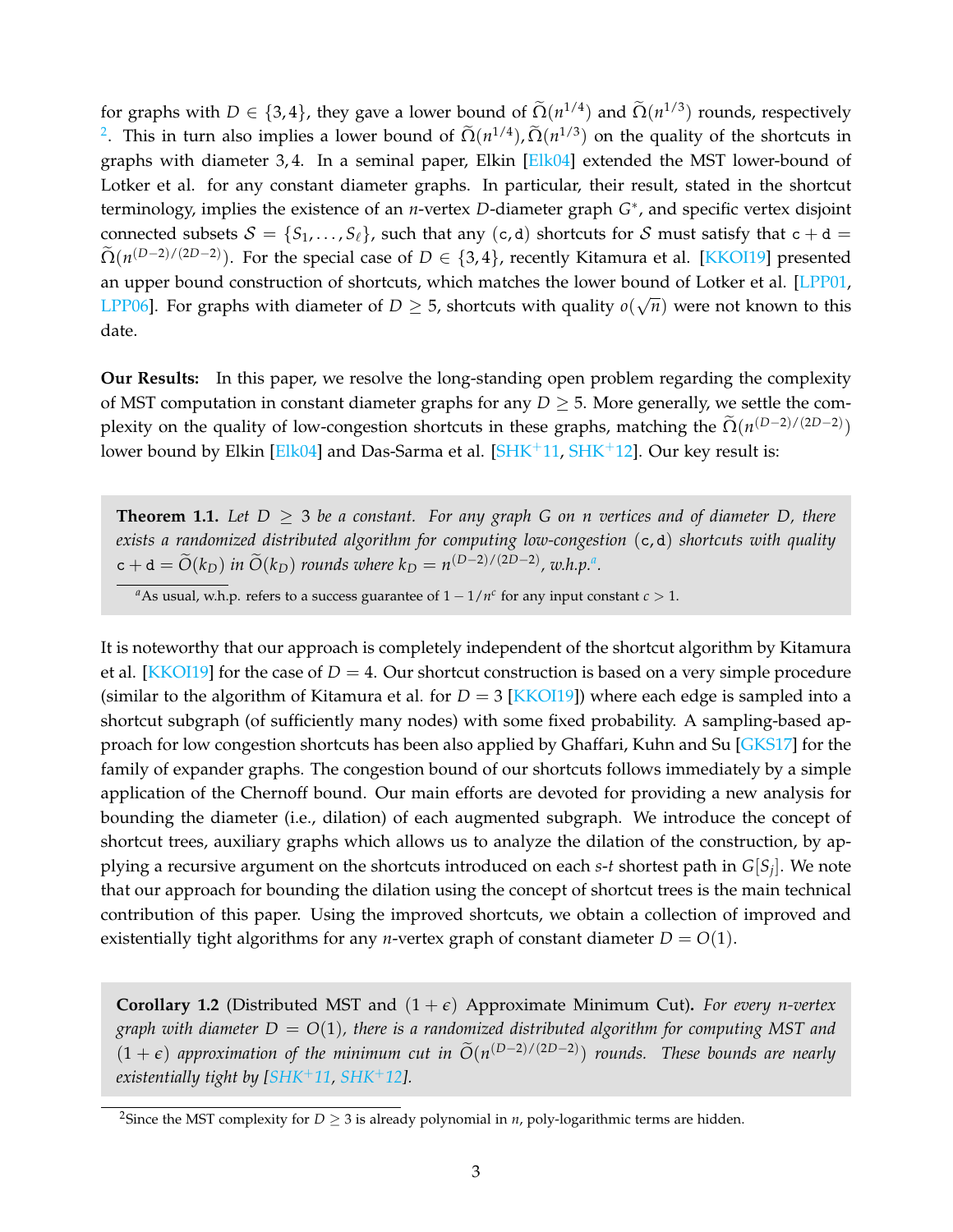Our improved shortcuts also have various immediate applications for additional problems, such as approximate SSSP [\[HL18\]](#page-15-0) and *O*(log *n*)-approximation of the minimum weight two-edge connected subgraphs [\[DG19\]](#page-14-2).

There are two interesting open ends to our construction. The first is concerned with the message complexity. The total message complexity of our shortcut algorithm is bounded by  $\widetilde{O}(mn^{(D-2)/(2D-2)})$ . It will be interesting to improve this bound to  $O(m)$  messages. An additional aspect is concerned with a derandomization of our construction. These aspects have been settled for general graphs by Haeupler, Hershkowitz and Wajc [\[HHW18\]](#page-14-9).

### **2 The Low-Congestion Shortcut Algorithm**

We start by presenting the centralized construction of the shortcuts, and then explain the distributed implementation. Let  $S = \{S_1, \ldots, S_\ell\}$  be a collection of connected node-disjoint subsets in *G*, and define

$$
k_D = n^{(D-2)/(2D-2)}
$$
 and  $N = \lceil n/k_D \rceil$ .

A subset  $S_i$  is said to be *small* if  $|S_i| \leq k_D$ , and otherwise it is *large*. Clearly, it is sufficient to compute shortcut subgraphs for at most *N* large subsets. For ease of notation, let *S*1, . . . , *S<sup>N</sup>* be the large subsets in S. We start by considering the case where the diameter *D* is even, and towards the end explain the minor modifications required to handle odd diameters, as well.

**Centralized Shortcut Construction:** For every  $i \in \{1, ..., N\}$  compute the subgraph  $H_i$  as follows:

- 1. Each node  $v \in S_i$  adds all its incident edges to  $H_i$ .
- 2. Each node  $u \in V \setminus S_i$  adds each of incident edge  $(u,v)$  to  $H_i$  independently with probability  $\mathbf{p} = (k_D \cdot \log n) / N$ .
- 3. **Repeat** Step (2) for *D* (independent) times.

Note that in this description, each edge  $\{u, v\}$  is sampled in a directed manner, where  $(u, v)$  (resp.,  $(v, u)$ ) is sampled by the endpoint *u* (resp., *v*) *D* times into  $H_i$  independently with probability **p**.

**The congestion argument.** We show that the congestion of the subgraphs  $H_1, \ldots, H_N$  is  $O(D \cdot k_D \cdot n)$  $log n$ , w.h.p. Note that since the subsets  $S_i$  pairwise disjoint, the congestion introduced by Step (1) of the algorithm is bounded<sup>[3](#page-3-0)</sup> by 2. Consider now the congestion induced by the edges added in Step (2). Every edge  $\{u, v\}$  is sampled by both of its endpoints *u* into  $2D \cdot N \cdot p = O(K_D \cdot \log n)$ subgraphs, in expectation. Thus by a simple application of the Chernoff bound, we get that each (directed) edge gets sampled into at most  $O(k_D \cdot \log n)$  subgraphs, w.h.p.

The heart of the analysis for bounding the diameter of each  $G[S_i] \cup H_i$  by  $O(k_D \log n)$  appears in Subsection [3.](#page-5-0) We next provide a distributed implementation which mimics the above mentioned centralized construction using  $O(k_D)$  rounds in the CONGEST model of distributed computing.

<span id="page-3-0"></span><sup>&</sup>lt;sup>3</sup>Since each edge  $(u, v)$  is added (at most) to the subsets of  $u$  and  $v$ .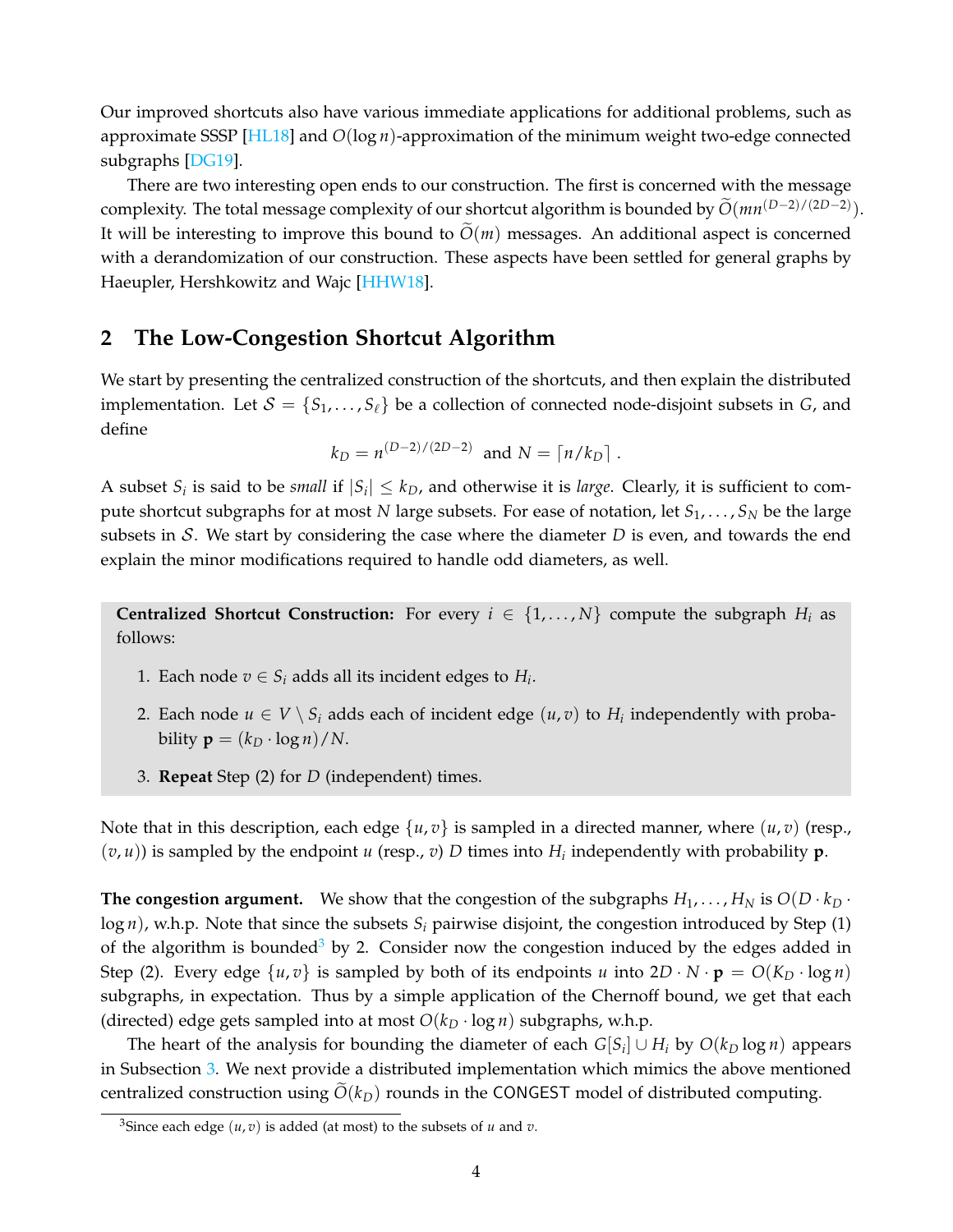**Distributed implementation.** Following [\[GH16\]](#page-14-0), the input to the distributed construction assumes that each part  $S_i \in \mathcal{S}$  is identified by the identifier of the node  $v_i$  of maximum ID in  $S_i$ . At the beginning of the algorithm, all nodes in *S<sup>i</sup>* know the ID of *v<sup>i</sup>* , and in the output of the algorithm, each node in *V* knows its incident edges in each  $G[S_i] \cup H_i$ .

Note that the nodes are required to know *k<sup>D</sup>* which is a function of the exact diameter *D* and the number of nodes *n*. The exact knowledge of *n* and a 2-factor approximation of the diameter can be obtained within *O*(*D*) rounds by computing a BFS tree from an arbitrary node. We first describe the construction assuming that all nodes know exactly *D*, and thus *kD*, and then explain how to omit this assumption.

**Shortcuts construction assuming the knowledge of** *D***.** First, the algorithm identifies the collection of large subsets and number them in a sequential manner in [1, *N*]. This can be done by applying the following *O*(*kD*)-round procedure. Compute a (possibly) truncated BFS tree rooted at *v<sup>i</sup>* of depth at most  $k_D$  is computed in parallel in each graph  $G[S_i]$  for every *i*. As a result, we obtain a  $k_D$ -depth BFS tree rooted at each node  $v_i$ , which allows  $v_i$  to determine if its component  $S_i$  is large (e.g., if the tree is not spanning all nodes in *S<sup>i</sup>* ). Using additional *O*(*D*) rounds, the nodes can also number the large components from  $[1, N]$ , that is, the leader  $v_i$  of each large component  $S_i$  knows its index *i*.

Next, as all nodes know the number *N*, they can locally compute their edges in each *H<sup>i</sup>* for  $i \in \{1, \ldots, N\}$ . Specifically, each node *u* samples each edge  $(u, v)$  into  $H_i$  by sampling the edge *D* time independently with probability of  $\mathbf{p}$ . The edge  $(u,v)$  is taken into  $H_i$  if at least one of these sampling steps is successful. Our next goal is to compute a (possibly truncated) BFS tree in each *G*[*S*<sub>*i*</sub>]∪ *H*<sub>*i*</sub> rooted at the node *v*<sub>*i*</sub>. The depth of each tree is restricted to  $O(k_D)$ . By the distributed input to the problem, all nodes in  $S_i$  know  $v_i$ . However, nodes not in  $S_i$ , but possibly in  $H_i$ , might not know it but rather only the index *i*. Recall that it is desired that each edge (*u*, *v*) will know the identifier *ID*(*vi*) of each shortcut subgraph *H<sup>i</sup>* to which it belongs. This is obtained by applying the following  $O(k_D)$ -round procedure.

All *N* (possibly truncated) BFS trees in  $G[S_1] \cup H_1, \ldots, G[S_N] \cup H_N$  are computed in parallel using the *random delay* approach [\[LMR99,](#page-15-10) [Gha15\]](#page-14-10):

**Theorem 2.1** ([\[Gha15,](#page-14-10) Theorem 1.3])**.** *Let G be a graph and let A*1, . . . , *A<sup>m</sup> be m distributed algorithms in the* CONGEST*model, where each algorithm takes at most* d *rounds, and where for each edge of G, at most* c *messages need to go through it, in total over all these algorithms. Then, there is a randomized distributed algorithm (using only private randomness) that, with high probability, produces a schedule that runs all the* algorithms in  $O(\mathtt{c}+\mathtt{d}\cdot\log n)$  rounds, after  $O(\mathtt{d}\log^2 n)$  rounds of pre-computation.

In our context, the congestion and dilation bounds of each of the *N* sub-algorithms is set to  $O(k_D \cdot \log n)$ . We also restrict the overall running time to at most  $O(k_D \log^2 n)$  rounds. For simplicity, we assume that all the nodes have an access to a string  $S\mathcal{R}$  of shared randomness, where  $S\mathcal{R}[i]$  for  $i \in \{1, \ldots, N\}$  describes a random value in the range  $\{1, \ldots, k_D\}$  which specifies the starting phase of the *i*<sup>th</sup> sub-algorithm. [\[Gha15\]](#page-14-10) showed that this string can be made of  $O(\log^2 n)$  random bits, which can be sent to all nodes in  $O(D + \log n)$  rounds.

We divide time into phases of *O*(log *n*) rounds, and delay the start of each BFS *T<sup>i</sup>* , rooted in *v<sup>i</sup>* , in the subgraph  $G[S_i] \cup H_i$  by a random delay of  $t_i = \mathcal{SR}[i].$  Once a BFS algorithm starts at node *v<sup>i</sup>* ∈ *S<sup>i</sup>* , the related BFS in *G*[*S<sup>i</sup>* ] ∪ *H<sup>i</sup>* grows at a synchronous speed of one hop per phase. Since we restrict each edge to participate in at most *O*(*k<sup>D</sup>* log *n*) many *H<sup>i</sup>* 's subgraphs, w.h.p., per phase and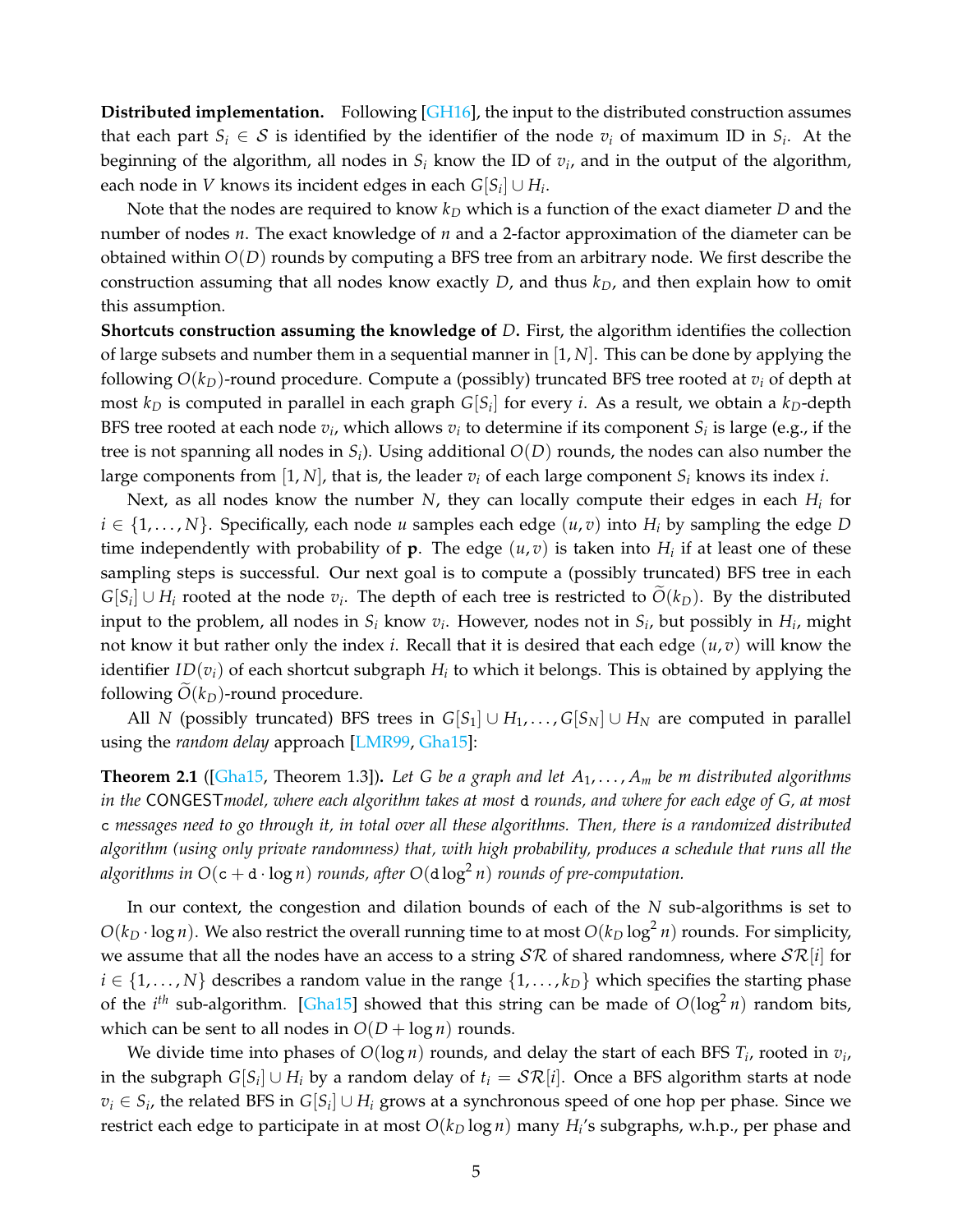per edge  $e' = (v, u)$ , there are at most  $O(log n)$  BFS tokens scheduled to go through edge  $e'$  from *v* to *u*, in this phase. Each edge  $(u, v) \in H_i$  learns the identity of  $v_i$  at the time at which the BFS token of  $v_i$  arrives this edge. The collection of the  $O(k_D \log n)$ -depth (possibly truncated) BFS trees in *G*[*S*<sub>*i*</sub>]∪ *H*<sub>*i*</sub> for *i* ∈ {1, . . . , *N*} can be all computed in  $O(k_D \cdot \log^2 n)$  rounds.

**Omitting the assumption on knowing** *D***.** Recall that by computing a BFS tree in *G*, all nodes obtain a 2-factor approximation D' for the graph diameter. Our approach is based on guessing the diameter starting with the lowest guess  $D'/2$  to  $D'$ . The algorithm terminates for the smallest value  $D''$  for which low-congestion shortcuts with quality  $O(k_{D''}\log n)$  are computed. Towards that goal, we slightly modify the above mentioned algorithm so that given a diameter estimate  $D''$ , where possibly  $D' \leq D$ , the algorithm is restricted to run in only  $O(k_{D''} \cdot \log^2 n)$  rounds. At the end of the algorithm, the nodes learn whether shortcuts with quality  $O(k_{D''}\log n)$  have been successfully computed or not. In the positive case, the algorithm terminates and otherwise it proceeds to the next guess  $D'' + 1$ . The correctness will then follow from the correctness of the shortcut algorithm for the correct diameter value *D*.

It remains to explain how to verify if the algorithm has successfully computed shortcuts of quality  $O(k_{D''}\log n)$ . Let  $H'_1, \ldots, H'_\ell$  be the (possibly incomplete) shortcuts computed for  $S_1, \ldots, S_\ell$ . We enforce the congestion and dilation of these shortcuts to  $O(k_{D''}\log n)$  as follows. First, when letting each node  $(u, v)$  sample its edges into the  $H_i'$  subgraphs (of the at most  $N'' = \lceil n/k_{D''} \rceil$ large components), the construction terminates if the edge congestion exceeds the allowed value of  $O(k_{D''}\log n)$ . In addition, in each large components, the nodes compute a (possibly truncated) BFS tree of depth  $O(k_{D''} \log n)$ .

To verify these shortcuts, upon computing the (possibly truncated) BFS trees in parallel, the leader  $v_i$  of each component  $S_i$  determines if the computed BFS tree  $T'_i$  in  $G[S_i] \cup H'_i$  indeed spans all nodes in  $S_i$ . The guess  $D'$  is considered to be *successful* only if all nodes  $v_i$  for  $i \in \{1, ..., \ell\}$  have determined that their shortcut construction is complete. Since *k<sup>D</sup>* is an increasing function in *D*, we have that the total running time of this guessing-based algorithm is bounded by  $D \cdot O(k_D \log^2 n) =$  $O(k_D \log^2 n)$ . In the remaining part of the paper, we focus on showing the dilation argument, i.e., proving that the diameter of each augmented graph  $G[S_i] \cup H_i$  is at most  $O(k_D)$ .

### <span id="page-5-0"></span>**3 Dilation Argument**

The structure of this section is as follows. We start by providing the high level structure of the argument for a fixed augmented graph  $H = G[S_j] \cup H_j$  for some  $j \in \{1, ..., N\}$ . In Subsection [3.1](#page-6-0) we introduce the notion of *shortcut trees* which serve as our key analytical tool for bounding the diameter of *H*. Then in Subsection [3.2,](#page-10-0) we provide the detailed dilation argument. For every  $k \in \{1, \ldots, D\}$ , let  $E_k$  be the set of edges sampled into  $H$  in the  $k^{th}$  application of the edge sampling of Step (2) in the centralized computation of the shortcut subgraph *H*.

<span id="page-5-1"></span>**Theorem 3.1.** *W.h.p., the diameter of H is bounded by*  $O(k_D \log n)$ *.* 

**High-Level Description of the Argument.** We fix a node pair  $s, t \in G[S_j]$  and let  $P = [s = j]$ *v*<sub>1</sub>, . . . , *v*<sub>2*d*−1</sub> = *t*] be their shortest path in *G*[*S<sub>j</sub>*]. Recall that we assume that the diameter *D* is even,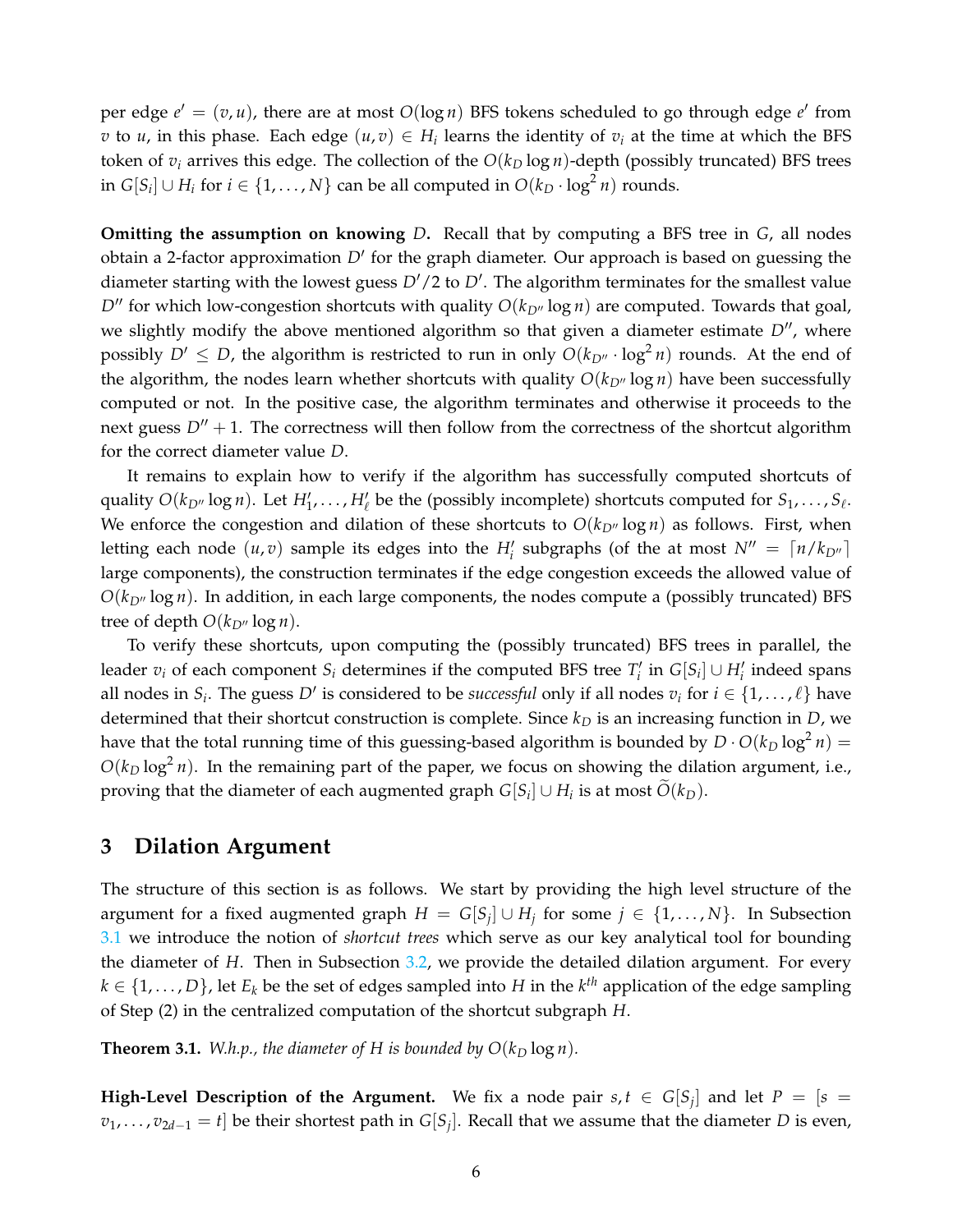and later on we explain the modifications for the odd diameter case. The structure of the argument is as follows. We claim that at least *one* the following three scenarios hold, w.h.p., for the path *P*:

- (O1) dist<sub>*H*</sub>( $v_1, v_d$ ) =  $O(k_D)$
- $\bullet$  (O2) dist<sub>*H*</sub>( $v_{d+1}$ ,  $v_{2d-1}$ ) =  $O(k_D)$
- (O3) dist<sub>*H*</sub>( $v_1, v_{2d-1}$ ) =  $O(k_D)$

In the case where (O3) holds, we are done. Assume that (O1) holds. In this case, the argument is applied recursively on the path  $P' = [v_{d+1}, \ldots, v_{2d-1}]$ . Since the depth of the recursive argument is  $O(\log n)$ , and each step provides a shortcut of length  $O(k_D)$ , the final bound on the diameter will be  $O(k_D \log n)$ . The same holds in a symmetric manner when (O2) holds. In order to prove that w.h.p. one of these three scenarios must hold, we introduce the notion of *shortcut trees* which plays a key role in the dilation analysis.

We need the following notations. For a node  $u \in V$  and a subset  $X \subseteq V$ , let dist<sub>G</sub> $(u, X) =$  $\min_{v \in X} \text{dist}_{G}(u, v)$ . For a forest *T*, let  $\pi_T(u, v)$  be the unique *u*-*v* path in *T* if such exists. For  $v \in (T)$ , let  $T(v)$  be the sub-tree rooted at *v* in *T*.

#### <span id="page-6-0"></span>**3.1 Shortcut Trees**

A shortcut tree is a spanning tree of the following auxiliary graph  $G_{P,Q,\ell}$  defined for a path  $P =$  $[p_1, \ldots, p_{2d-1}]$ , a node-set  $Q = \{q_1, \ldots, q_{d'}\}$ , as well as, an integer  $\ell$  that provides an upper bound on the distance between *P* and *Q* in *G*, defined by dist<sub>*G*</sub>(*P*, *Q*) = max<sub>*u*∈*P*</sub> dist<sub>*G*</sub>(*u*, *Q*). The main purpose of this auxiliary graph is to fix the length of all  $V(P) \times Q$  shortest paths to be exactly  $\ell$ . This is achieved by repeating the appearance of certain nodes on  $V(P) \times Q$  paths that are shorter than  $\ell$ , as explained next.

**Auxiliary graph definition.** The graph  $G_{P,Q,\ell}$  is a layered-graph made of a collection of  $\ell + 2$ layers  $L_1, \ldots, L_{\ell+2}$ , where  $L_1 = V(P)$ ,  $L_{\ell+1} = Q$  and  $L_{\ell+2} = \{r\}$  (representing the root). For every  $i \in \{2,\ldots,\ell\}$ , each layer  $L_i = \{v_1^i,\ldots,v_n^i\}$  consists of the copies of all nodes  $V(G) = \{v_1,\ldots,v_n\}$ in *G*. The edge set of  $G_{P,Q,\ell}$  consists of the following subsets of edges. The root  $r$  is connected to every node in  $L_{\ell+1} = Q$ . For consistency with the other layers, let  $L_1 = V(P) = [p_1, \ldots, p_{2d-1}]$  be also referred to by  $[v_1^1, \ldots, v_{2d-1}^1]$  (i.e.,  $p_j = v_j^1$  for every  $j \in \{1, \ldots, 2d-1\}$ ). In addition, for every  $i \in \{1, \ldots, \ell\}$ , the edges between layers  $L_i$  and  $L_{i+1}$  correspond to the *G*-edges between these nodes. Specifically, define:

$$
E(L_i, L_{i+1}) = \{ (v_j^i, v_j^{i+1}) \mid v_j^i \in L_i, v_j^{i+1} \in L_{i+1} \} \cup \{ (v_j^i, v_k^{i+1}) \mid v_j^i \in L_i, v_k^{i+1} \in L_{i+1} \text{ and } (v_j, v_k) \in E(G) \}.
$$

That is, each node  $v_j^i$  in layer *i* is connected in layer  $i+1$  to its own copy  $v_j^{i+1}$ , as well as to the  $(i+1)$ <sup>th</sup> copies of its neighbors in *G*. The edge set of  $G_{P,Q,\ell}$  is then given by

$$
E(G_{P,Q,\ell}) = \{ (r,q_j) \mid q_j \in Q \} \cup \bigcup_{i=1}^{\ell} E(L_i,L_{i+1}).
$$

Note that all edges, except those incident to *r* and the self-copies edges, correspond to *G*-edges. In addition, each *G*-edge (*u*, *v*) (in this direction) has at most one corresponding edge in each subset  $E(L_i, L_{i+1})$  for  $i \in \{1, ..., \ell\}.$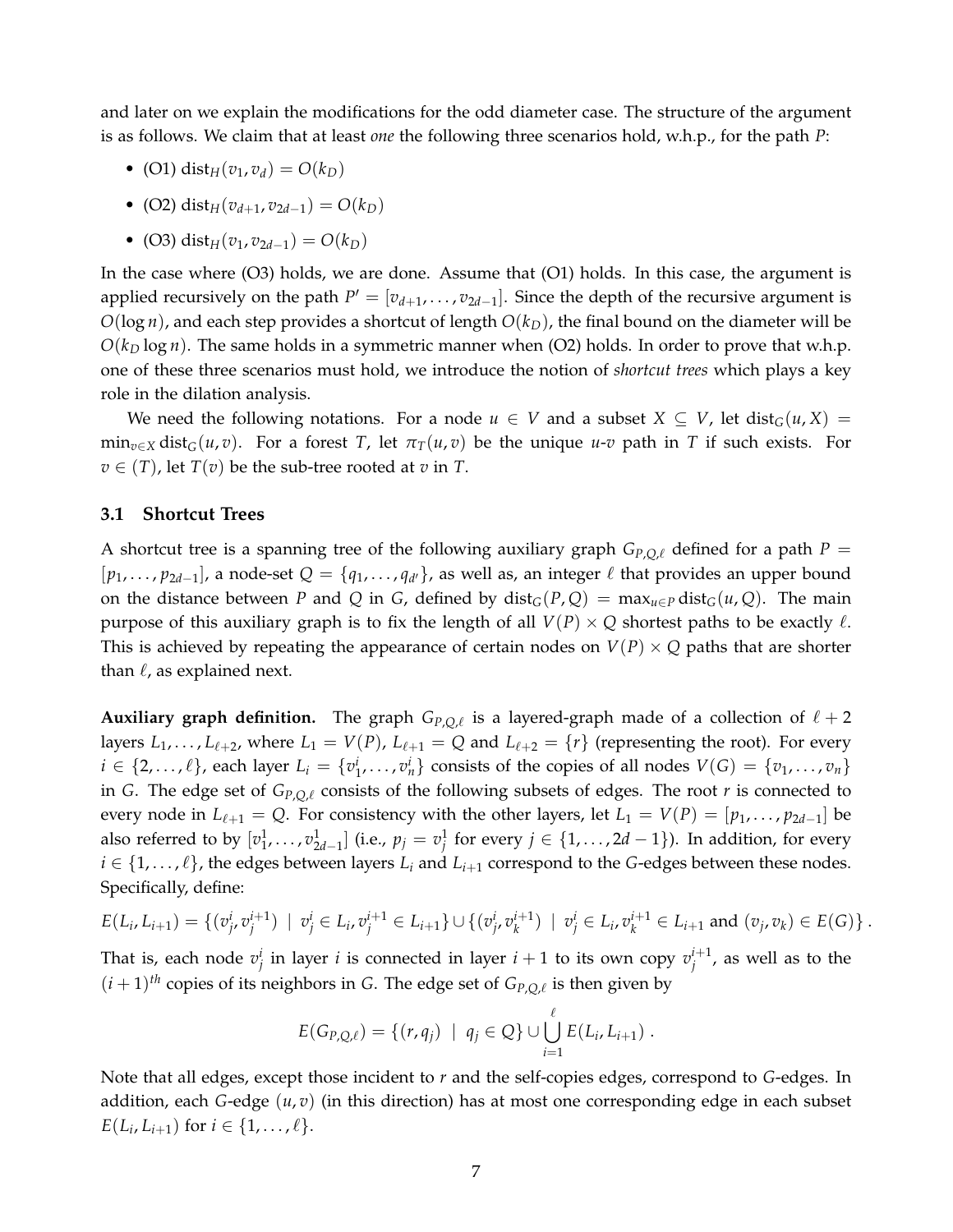**Auxiliary tree definition.** Let  $T_{P,Q,\ell}$  be a BFS tree rooted at *r* in the graph  $G_{P,Q,\ell}$ . The BFS tree *T*<sub>*P*,*Q*, $\ell$ </sub> has depth  $\ell + 2$ , and since dist<sub>*G*</sub>(*P*,*Q*) ≤  $\ell$ , it holds that each leaf node  $p_i$  ∈ *P* is connected to the root *r*. (That is, the leaf set of  $T_{P,Q,\ell}$  is precisely  $V(P)$ ). Also note that  $T_{P,Q,\ell}$  might contain only a strict subset of the nodes of  $G_{P,Q,\ell}$ , see Fig. [1](#page-8-0) (Left) for an illustration. We next describe a random sparsification of the tree  $T_{P,Q,\ell}$  which mimics the edge sampling into the shortcut subgraph *H* in Step (2) of the centralized construction. Define the graph  $T_{P,Q,\ell}[\mathbf{p}] \subseteq T_{P,Q,\ell}$  by sampling each *non-self edge*[4](#page-7-0) in

$$
\bigcup_{i=2}^{\ell} E(L_i, L_{i+1}) \cap E(T_{P,Q,\ell})
$$

independently with probability  $\mathbf{p} = \log n \cdot k_D/N = \log n \cdot n^{-1/(D-1)}$ . The edges in  $E(L_1, L_2)$  and the edges incident to *r* are taken into  $T_{P,Q,\ell}[\mathbf{p}]$  with probability of 1. (In our argument, *P* will correspond to some shortest path in *G*[*S<sup>j</sup>* ], and since in Step (1) of the algorithm, all edges incident to  $S_i$  are taken into H with probability 1, the corresponding edges in the tree  $T_{P, O, \ell}$  are also included in  $T_{P,Q,\ell}[\mathbf{p}].$ ) For our purposes in the construction of  $T_{P,Q,\ell}[\mathbf{p}]$ , we use the same randomness used in the construction of the shortcut subgraph *H*. Recall that in Step (2) of the shortcut algorithm, each (directed) edge in  $(v_i, v_{i'}) \in E$  with  $v_i \notin S_j$  is sampled by  $v_i$ , *D* independent times each with probability **p**. The edge  $(v_i^k, v_{i'}^{k+1})$ *i*<sup>∤+1</sup>) ∈ *E*(*L*<sub>*k*</sub>, *L*<sub>*k*+1</sub>) ∩ *E*(*T*<sub>*P*,*Q*, $\ell$ ) for *k* ∈ {2, . . . ,  $\ell$ } is taken into *T*<sup>\*</sup> based</sub> on the  $(k-1)$ <sup>th</sup> sampling of the edge  $(v_i, v_{i'})$  in Step (2).

We now describe the edges in  $T_{P,Q,\ell}[\mathbf{p}]$  formally. Recall that  $E_k$  are all *G*-edges sampled into *H* in the  $k^{th}$  application of Step (2) for every  $k \in \{1,\ldots,D\}$ . Then, formally the graph  $T_{P,Q,\ell}[\mathbf{p}]$  consists of the following edges:

- $\bullet$  (*E*(*L*<sub>1</sub>, *L*<sub>2</sub>) ∪ *E*(*L*<sub> $\ell+1$ </sub>, *L*<sub> $\ell+2$ </sub>)) ∩ *T*<sub>*P*,*Q*, $\ell$ ,</sub>
- self-edges:  $\{(v_i^k, v_i^{k+1}) \in E(L_k, L_{k+1}) \cap E(T_{P,Q,\ell}) \mid v_i \in L_k, k \in \{2, ..., \ell\}\},$
- sampled non self-edges:  $\{(v_i^k, v_j^{k+1}) \in E(L_k, L_{k+1}) \cap E(T_{P,Q,\ell}) \mid (v_i, v_j) \in E_{k-1}, k \in \{2, ..., \ell\}\}.$

That is, for every  $k\in\{2,\ldots,\ell\}$ , each edge  $(v_i^k,v_j^{k+1})\in E(L_k,L_{k+1})\cap E(T_{P,Q,\ell})$  is added only if it was sampled in the (*k* − 1) *th* repetition of Step (2). Finally, the dilation argument is applied on the graph  $T_{P,Q,\ell}^* = T_{P,Q,\ell}[{\bf p}]$  ∪ *E*(*P*). See Fig. [1](#page-8-0) for an illustration.

To avoid cumbersome notation, let  $T^* = T^*_{P,Q,\ell}$ . The key lemma in our context is the following. Let *s* =  $p_1$  and  $t = p_{2d-1}$ .

<span id="page-7-1"></span>**Lemma 3.2.** *W.h.p., either* dist<sub>*T*<sup>∗</sup></sub>(*s, t*) =  $O(k_D)$ *, or else it must hold (w.h.p.) that* dist<sub>*T*<sup>∗</sup>(*s, L<sub>i</sub>*) =  $O(k_D)$ </sub> *for every*  $j \in \{2, \ldots, \min\{\ell + 1, D/2 + 1\}\}\.$  *The high probability guarantee* 

To prove Lemma [3.2](#page-7-1) we introduce the notion of (*i*, *k*) walks. Throughout, the randomized arguments are applied over the sampling of the edges of  $T_{P,Q,\ell}$  into  $T^*$ .

**Probabilistic analysis of**  $(i, k)$  walks. An  $(i, k)$  walk in the graph  $T^*$  is a walk that starts at a node  $p_i$  (the  $i^{th}$  node of the path  $P$ , in layer 1) and ends at some node in the set  $V_i^+$  $i^{+}(P) ∪ L_k$  where  $V_i^+$  $I_i^+(P) = [p_i, \ldots, p_{2d-1}]$ . To describe the structure of a legal  $(i,k)$  walk, it is convenient to view the nodes in layer *L*<sub>1</sub> of *T*<sup>\*</sup> ordered from left to right, namely, *L*<sub>1</sub> =  $V(P) = (p_1, ..., p_{2d-1}).$ 

<span id="page-7-0"></span> $^4$ An edge in  $E(L_i, L_{i+1})$  is non-self if it connects copies of distinct vertices in *G*.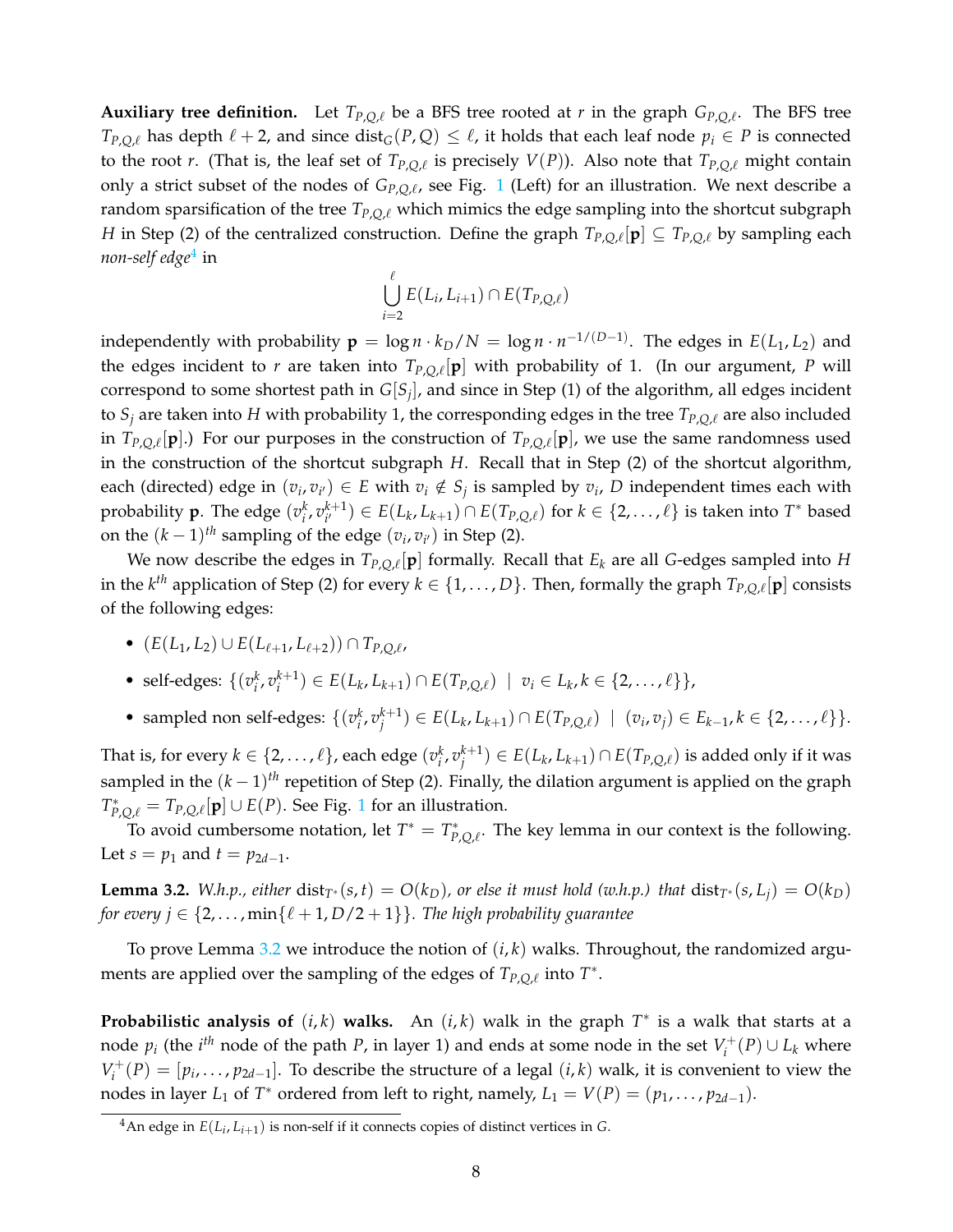

<span id="page-8-0"></span>Figure 1: Left: An illustration of the auxiliary graph  $G_{P,Q,\ell}$  and the BFS tree  $T_{P,Q,\ell}$  shown in green. Each node in  $P$  is connected by an  $(\ell + 1)$ -length path to the root in  $T_{P,Q,\ell}$ . Right: The sampled graph  $T^*$  is obtained by sampling each of the BFS edges between layers *L<sup>i</sup>* and *Li*+<sup>1</sup> independently with probability of  $\mathbf{p} = n^{-1/(D-1)}$ , for every  $i \in \{1,\ldots,\ell\}$ . The sampled edges of  $T^*$  are shown in dashed.

**Definition 3.1** ((*i*, *k*) unit). An (*i*, *k*) *unit* is a walk that starts at node  $p_i$  and ends at node  $p_j$  for  $j \geq i$ defined as follows. Let  $u_{i,k}$  be the up-most ancestor of  $p_i$  in  $T^* \cap \bigcup_{\ell=2}^k L_\ell$ . That is, the ancestor of  $p_i$ in the maximum layer  $\ell \leq k$ . Letting  $p_j$  be the right-most *P*-node (i.e., node of largest *j* index on *P*) in the subtree of  $T^*(u_{i,k})$ , then the  $(i,k)$  unit is defined by the  $T^*$ -walk:

$$
P' = \pi_{T^*}(p_i, u_{i,k}) \circ \pi_{T^*}(u_{i,k}, p_j) \ .
$$

Note that (*i*, *k*) unit is indeed a walk (and not a simple path), in the case where the least-commonancestor of  $p_i$  and  $p_j$  in  $T^*$  is strictly below (i.e., in a smaller level then)  $u_{i,k}$ . A *maximal*  $(i,k)$  walk is a walk *P* <sup>00</sup> defined by applying 2*d* − *i* steps defined as follows. Initially, let *P*<sup>1</sup> be an (*i*, *k*) unit, and let  $p_{i_1}$  be the second endpoint of  $P_1$ , thus  $i_1 \geq i$ . At any step  $j \in \{1, ..., 2d - i\}$ , let  $P_j$  be a walk ending at some node  $p_{i_j}$ . If  $p_{i_j} = t$ , then let  $P_{j+1} = P_j$ . Otherwise, let  $P'_j$  be an  $(i_j + 1, k)$ -unit, and define  $P_{j+1} = P_j \circ (p_{i_j}, p_{i_j+1}) \circ P'_j$ . The maximal  $(i, k)$  walk is given by  $P'' = P_{2d-i}$ . An  $(i, k)$ -walk is *any* sub-walk of a maximal (*i*, *k*) walk. See Fig. [2](#page-9-0) for an illustration.

Let  $P' = [p_i = u_1, \ldots, u_b]$  be an  $(i, k)$  walk, and consider the subset of *P*-nodes in *P*' ordered according to their appearance in P<sup>'</sup>. We first observe that the sequence of nodes in P<sup>'</sup> is *monotone* in the sense of being sorted from left to right. Also observe that  $P'$  can be written as a concatenation of walks  $P'' = [u, v]$  where  $u \in P$  and  $v \in P \cup L_k$ .

<span id="page-8-1"></span>**Observation 3.1.** Let  $w_1, \ldots, w_a$  be the multi-set of level *k* nodes (i.e., in  $L_k$ ) of an  $(i, k)$  walk  $P'$ sorted according to their appearance on  $P'$  (in increasing distance from  $p_i$ ). Then,  $w_j \neq w_{j'}$  for every  $j \neq j' \in \{1, \ldots, a\}.$ 

**Proof:** Let  $P_1, \ldots, P_a$  be the  $(i_j, k)$  units composing  $P'$  such that  $w_j \in P_j$  for every  $j \in \{1, \ldots, a\}$ . Note that each  $P_i$  contains a unique level *k* node. It then holds that  $i < i_1 < i_2... < i_a$ . Assume towards contradiction that  $w_j = w_{j'}$  where  $j < j'$ . By the definition of  $P_{j'}$ , we have that  $p_{i_{j'}}$  is in the sub-tree of  $w_j = w_{j'}$ , in contradiction to the definition of  $P_j$  which ends in a node  $p_{i_g}$  for  $i_g < i_{j'}$ . The claim follows.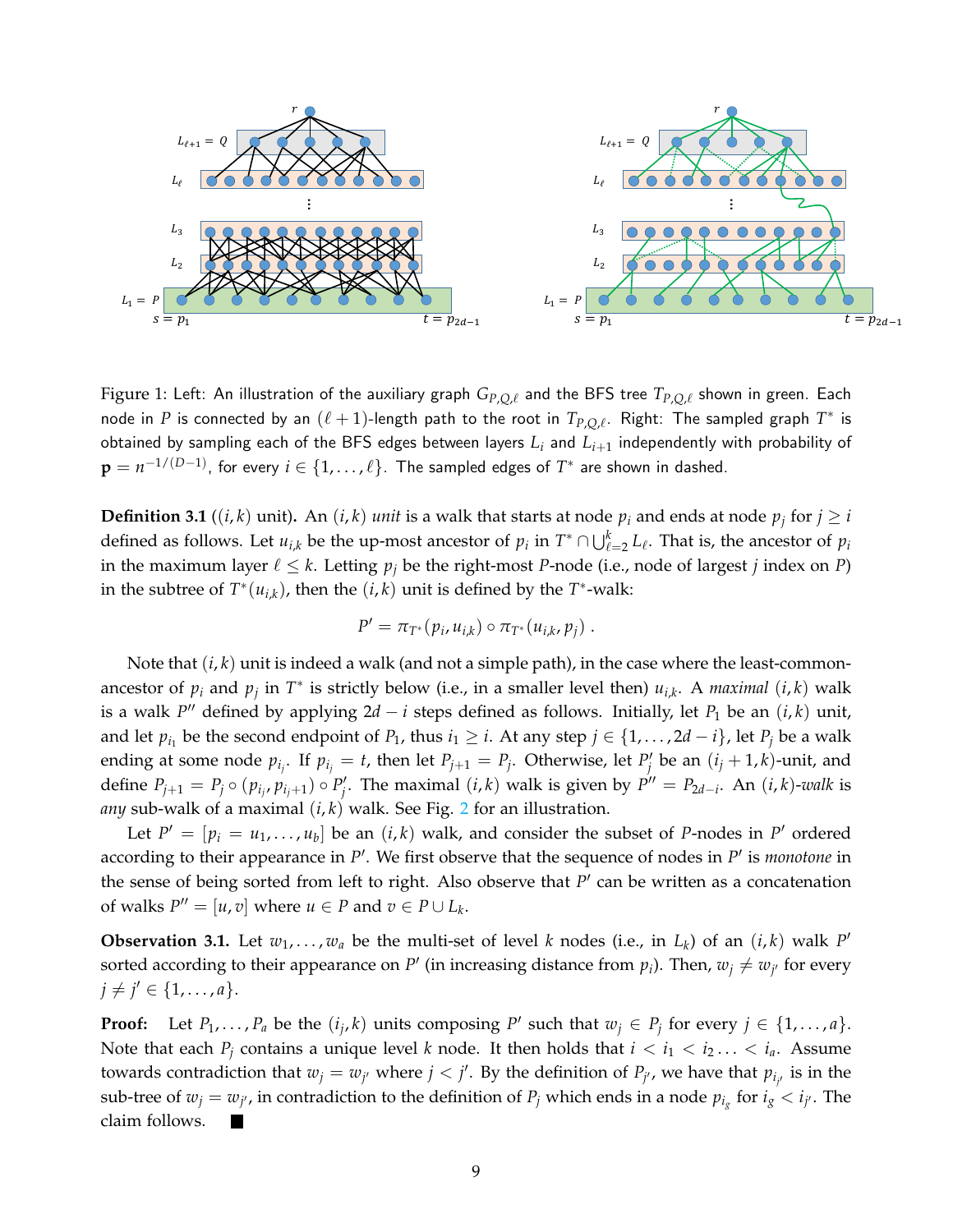<span id="page-9-0"></span>

Figure 2: Left: The forest  $T^*$  and an  $(i,k)$  unit  $P' = \pi_{T^*}(p_i,u_{i,k}) \circ \pi_{T*}(u_{i,k},p_j)$ , where  $j \geq i$ . Since the least-common-ancestor of  $p_i$ ,  $p_j$  in  $T^\ast$  is below  $u_{i,k}$ ,  $P'$  is indeed a walk (and not a simple path). Note that  $P'$  contains a unique  $k$ -level node, namely,  $u_{i,k}$ . Right: an  $(i,k)$  walk made by concatenating  $(j,k)$  walks, for increasing *j* values, interleaved with edges from *P*.

The key lemma in our context shows that w.h.p. the graph  $T^*$  contains short  $(i, k)$  walks for every *i* and *k*.

<span id="page-9-2"></span>**Lemma 3.3.** For every  $i \in \{1, ..., 2d - 1\}$  and  $k \in \{2, ..., \ell + 1\}$ ,  $T^*$  contains an  $(i, k)$  walk between  $p_i$  *to a node in*  $\{t\} \cup L_k$  *of length at most*  $(c \cdot k_D/N)^{-k+2}$  *for a sufficiently large constant*  $^5$  $^5$  *c*  $\geq$  8*, w.h.p. Moreover, this high probability guarantee uses at most k out of D (independent) repetitions of Step (2).*

**Proof:** The proof is shown by induction on *k*. The base case of  $k = 2$  follows for every  $i \in$ {1,..., 2*d* − 1}, as all edges of  $E(L_1, L_2) \cap T_{P,Q,\ell}$  are kept in  $T^*$  with probability of 1. Let  $R_{i,k}$  be an indicator random variable for the event that there exists an  $(i, k)$  walk of length at most  $\ell_k =$  $(c \cdot k_D/N)^{-k+2}$  ending at some node in  $L_k \cup \{t\}.$ 

Assume that w.h.p.  $R_{i,k} = 1$  for every  $i \in \{1, ..., 2d - 1\}$ . We next show that also  $R_{i,k+1}$  holds w.h.p. for every *i*. Let  $R_k$  be the indicator random variable that  $R_{i,k} = 1$  for every  $i \in \{1, ..., |P|\}$ . Thus, by induction hypothesis,  $R_k = 1$  w.h.p. as well. Next, observe that

$$
Pr[R_{i,k+1}] \geq Pr[R_{i,k+1} | R_k] \cdot Pr[R_k].
$$

As  $Pr[R_k] \geq 1 - 1/n^{c''}$  for some constant  $c'' \geq 2$ , it is sufficient to bound the probability  $Pr[R_{i,k+1} | R_k]$ . To do that, we fix an *i* ∈ {1,..., 2*d* − 1}, and bound the probability of having a particular  $(i, k + 1)$ walk. We define a walk  $P'$  that starts at  $p_i$  and ends at a P-node. The walk  $P'$  is defined in  $\ell = (c/2) \cdot N/k_D$  steps. Let  $P_1$  be an  $(i,k)$  unit. In step  $j \in \{1, ..., \ell - 1\}$ , we are given a path  $P_1 \circ \ldots \circ P_j$  that ends in  $p_{d_j}$ . If  $p_{d_j} \neq t$ , let  $P_{j+1} = (p_{d_j}, p_{d_j+1}) \circ P'_{j+1}$ , where  $P'_{j+1}$  is an  $(d_j + 1, k)$  unit. Otherwise (if  $p_{d_i} = t$ ),  $P_{j+1} = \emptyset$ .

<span id="page-9-1"></span><sup>&</sup>lt;sup>5</sup>This constant effects the high probability guarantee of  $1-1/n^{c'}$  on the final diameter bound, where  $c'$  is some constant that depends on *c*.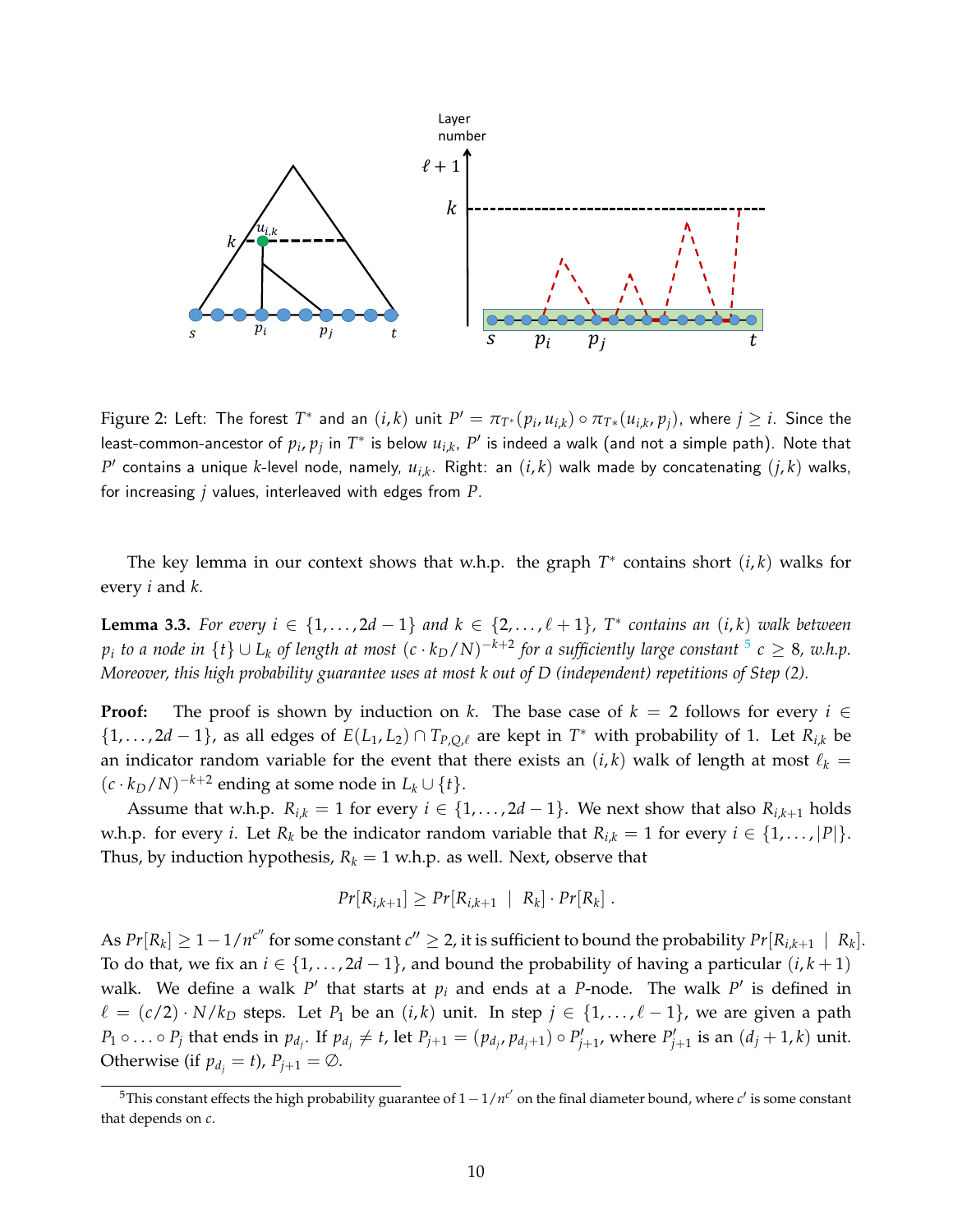Let  $P' = P_1 \circ P_2 \circ \ldots \circ P_\ell$ . If  $P'$  ends in *t*, we are done since  $|P'| \leq \ell(\ell_k + 1) \leq \ell_{k+1}$ . It remains to consider the case where none of the  $P_j$  paths ends in *t*. For every path  $P_j$  for  $j \in \{1, \ldots, \ell\}$ , let  $w_j$ be the unique level-*k* node in  $L_k \cap V(P_j)$ . Since *P'* is an  $(i, k)$  walk, by Obs. [3.1,](#page-8-1)  $w_j \neq w_{j'}$  for every  $j \neq j' \in \{1, \ldots, \ell\}$ . We now show how to use *P'* to obtain an  $(i, k + 1)$  walk of length at most  $\ell_{k+1}$ . To see this, let  $e_j = (w_j, par(w_j))$  be the edge connecting  $w_j$  to its parent in the tree  $T_{P,Q,\ell}$ . By the observation,  $e_j \neq e_{j'}$  for every  $j \neq j' \in \{1, \ldots, \ell\}$ . As each edge  $e_j$  is sampled independently into with probability<sup>[6](#page-10-1)</sup> **p** into  $T^*$ , the probability that at least one of these edges, say  $e_j$ , is in  $T^*$  is at least

$$
1-(1-\mathbf{p})^{\ell}=1-(1-\log n\cdot k_D/N)^{(c/2)\cdot N/k_D}\geq 1-1/n^{c/3}.
$$

This yields the  $(i, k + 1)$  walk  $P'' = P'[p_i, w_j] \circ (w_j, par(w_j))$  of length at most  $\ell \cdot (\ell_k + 2) \leq \ell_{k+1}$ as desired. Note that the bound on  $(i, k)$  walks only exploits the randomness in the sampled sets  $E_1, \ldots, E_k$ , i.e., the first *k* sampling repetitions of Step (2).

Lemma [3.2](#page-7-1) then follows by applying Lemma [3.3](#page-9-2) with  $i = 1$  (as  $p_1 = s$ ) and  $k \leq D/2 + 1$ . Note that for  $k = D/2 + 1$ , the length of the  $(1, k)$  walk is bounded by  $(c \cdot k_D/N)^{-D/2+1} = O(k_D)$  as desired. Next, we show the equivalence between an (*i*, *k*) walk in *T* ∗ to a corresponding path in the subgraph *H* (for which we provide the diameter bound).

<span id="page-10-2"></span>**Observation 3.2.** Let *P*<sup>*'*</sup> be an  $(i, k)$  walk of length  $\ell'$  in  $T^*$  with endpoints  $p_i$  and  $u \in V(P) \cup L_k$ . Then, there exists a path in *H* between  $p_i$  and the *G*-copy of *u* of length at most  $\ell'$ .

By Lemma [3.2](#page-7-1) and Obs. [3.2,](#page-10-2) we have:

<span id="page-10-3"></span>**Corollary 3.4.** Let P, Q be such that  $dist_G(P,Q) \leq \ell$ . Then, w.h.p, either  $dist_H(s,t) = O(k_D)$  or else, for *every*  $k \in \{2, \ldots, \min\{\ell + 1, D/2 + 1\}\}\$ , there exists a node  $u \in V(G)$  such that  $dist_G(u, Q) \leq \ell - k + 1$ and  $dist_H(s, u) = O(k_D)$ . Moreover, the probabilistic argument uses at most k repetitions out of the D *repetitions of Step (2) of the centralized construction.*

#### <span id="page-10-0"></span>**3.2 Proof of Theorem [3.1](#page-5-1)**

Equipped with the tool of shortcut trees and  $(i, k)$  walks, we are now ready to provide the dilation argument of the subgraph  $H = G[S_j] \cup H_j$ . Our goal is to show that  $dist_H(s,t) = O(k_D)$  for a fixed pair *s*, *t* in  $S_j$ . Let  $P' = [s = v_1, \ldots, v_{2d-1} = t]$  be the *s*-*t* shortest path in  $G[S_j]$ . The next key lemma shows that at least half of the path *P*<sup> $\prime$ </sup> can be shortcut in *H* into a path length of  $\tilde{O}(k_D)$ . Since this argument can be applied to any sub-path of  $P'$ , the final dilation bound is obtained by a recursive application of that lemma. We show:

<span id="page-10-4"></span>**Lemma 3.5.** W.h.p., one of the three events must hold w.h.p (i)  $dist_H(v_{d+1}, v_{2d-1}) = O(k_D)$ , (ii)  $dist_H(v_1, v_d) =$ *O*( $k_D$ ), or (iii) dist<sub>*H*</sub>( $v_1$ ,  $v_{2d-1}$ ) = *O*( $k_D$ ).

**Proof:** The proof is based on having  $d+1$  applications of the shortcut trees of Section [3.1.](#page-6-0) See Fig. [3](#page-12-0) for an illustration. Let  $H_1$ ,  $H_2$  be the edges added to the subgraph in the first (resp., last)  $D/2$ applications of Step (2) of the algorithm. We will show that w.h.p. over the randomness of the edges sampled to *H*1, each of the *d* applications of the shortcut trees satisfies a certain desired property. Then, conditioned on these properties, we show that the last  $(d+1)$ <sup>th</sup> application satisfies another

<span id="page-10-1"></span><sup>6</sup>This is because *e<sup>j</sup>* is taken into *T* <sup>∗</sup> only if its corresponding (directed) *<sup>G</sup>* edge was sampled into *<sup>E</sup>k*−<sup>1</sup> .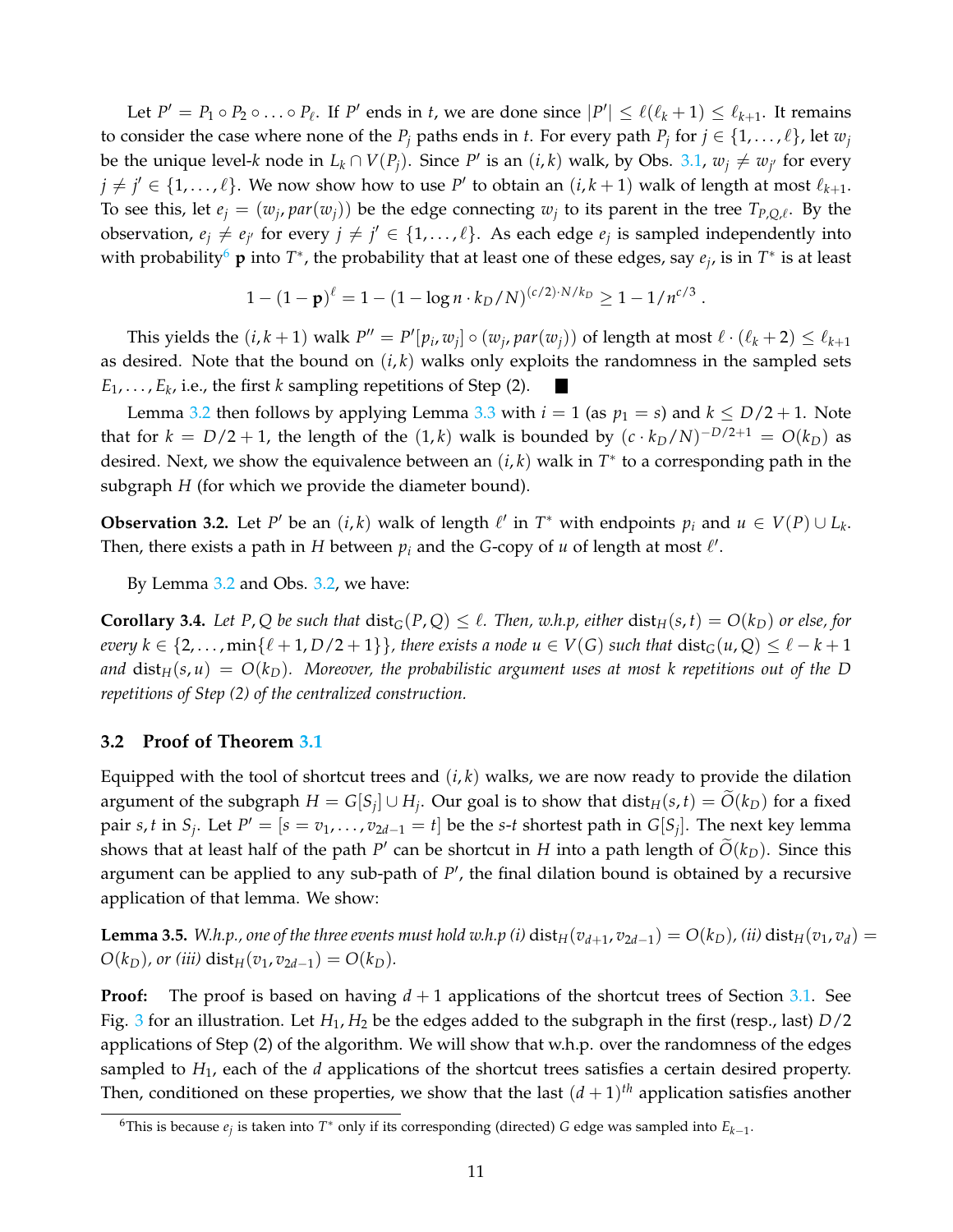property w.h.p. over the randomness of the edges sampled to *H*2. Since there is a dependency here, and each application uses at most *D*/2 sampling steps of Step (2), over all we need *D* sampling steps. (For the first *d* applications, we use the same *D*/2 sampling steps, as there is no conditioning between these applications).

Let  $P_1 = [s = v_1, \ldots, v_d]$  be the first half of the path  $P'$ , and let  $P_2 = [t = v_{2d-1}, \ldots, v_{d+1}]$  be the second half of the path, written in a *reverse* manner from  $v_{2d-1}$  to  $v_{d+1}$ . We start by making *d* applications of the shortcut tree constructions where for each  $i \in \{1, \ldots, d\}$ , we define  $Q_i = \{v_i\}$ and the auxiliary graph  $G_{P_2,Q_i,D}$ , the tree  $T_{P_2,Q_i,D}$  and the final graph  $T_i^* = T_{P_2,Q_i,D}[\mathbf{p}] \cup E(P_2)$ .

By Cor. [3.4,](#page-10-3) it holds that w.h.p. one of the following two events hold for any  $i \in \{1, ..., d\}$  using at the most  $D/2$  repetitions of the edge sampling in Step  $(2)$  of the algorithm.

- (E1) There exists a node  $v_{i_j}$  ∈  $V(H)$  such that  $dist_H(v_{i_j}, v_{2d-1}) = (cN/k_D)^{(D-2)/2} = O(k_D)$  and  $v_i^{\ell'}$  $\frac{\ell'}{i_j}$  for  $\ell' = D/2 + 1$  is a node in layer  $\ell'$  in  $T^*_i$ .
- $\bullet$  (E2) dist<sub>*H*</sub>( $v_{d+1}$ ,  $v_{2d-1}$ ) = *O*( $k_D$ ).

If there exists an index  $i \in \{1, ..., d\}$  for which event (E2) holds, we are done. Assume from now on that the event (E1) holds w.h.p. for every  $i \in \{1, ..., d\}$ . Let  $q_i = v_{i_j}$  and define  $Q = \{q_1, ..., q_d\}$ . Note that the nodes  $q_i$  are not necessarily distinct. Since each  $q_i$  appears in level  $D/2 + 1$  of the tree  $T_{P_2,\{v_i\},D}$ , it holds that  $\text{dist}_G(v_i,q_i) \leq D/2$ . Therefore  $\text{dist}(V(P_1),Q) \leq D/2$ . We now apply again the shortcut tree construction and define the graphs  $G_{P_1,Q,D/2}$ ,  $T_{P_1,Q,D/2}$  (as in Sec. [3.1\)](#page-6-0). The sampled sub-tree  $T_{P_1,Q,D/2}[\mathbf{p}]$  is based on the sampled edge set  $E_{D/2+1},\ldots,E_D$  (i.e., the edges sampled in the last *D*/2 applications of Step (2)). Formally, letting  $L_1 = V(P_1)$ ,  $L_{D/2+1} = Q$  and  $L_{D/2+2} = \{r\}$ , then  $T_{P_1, Q, D/2}[\mathbf{p}]$  consists of the following edges:

- $\bullet$  (*E*(*L*<sub>1</sub>, *L*<sub>2</sub>) ∪ *E*(*L*<sub>*D*/2+1</sub>, *L*<sub>*D*/2+2</sub>)) ∩ *T*<sub>*P*<sub>1</sub>,*Q*,*D*/2*r*</sub>
- self-edges:  $\{(v_i^k, v_i^{k+1}) \in E(L_k, L_{k+1}) \cap E(T_{P_1, Q, D/2}) \mid v_i \in L_k, k \in \{2, ..., D/2\}\},$
- sampled non self-edges:  $\{(v_i^k, v_j^{k+1}) \in E(L_k, L_{k+1}) \cap E(T_{P_1,Q,D/2}) \mid (v_i, v_j) \in E_{D/2+k-1}, k \in$  $\{2,\ldots,D/2\}\}.$

Let  $T_1^* = T_{P_1,Q,D/2}[\mathbf{p}] \cup E(P_1)$ . By Cor. [3.4](#page-10-3) it holds that w.h.p. (over the second set of *D*/2 repetitions of the edge-sampling in Step (2)) that one of the following two events holds:

- (E3)  $\exists q_{i^*} \in V(H) \cap Q$  such that dist<sub>*H*</sub>( $v_1, q_{i^*}$ ) = (*cN*/*k<sub>D</sub>*)<sup>(*D*−2)/2</sup> = *O*(*k<sub>D</sub>*).
- (E4) dist<sub>*H*</sub>( $v_1, v_d$ ) =  $O(k_D)$ .

Lemma [3.5](#page-10-4) holds for any such sub-path  $P' \subseteq P$ .

If event  $(E4)$  holds we are done. Thus, consider the case where  $(E3)$  holds. By event  $(E2)$ , we have the w.h.p.  $dist_H(q_i, v_{2d-1}) = O(k_D)$  for every  $i \in \{1, ..., d\}$ . By combining with (E3) we have that  $dist_H(v_1, v_{2d-1}) \leq dist_H(v_1, q_{i^*}) + dist_H(q_{i^*}, v_{2d-1}) = O(k_D)$  as required. The lemma follows. **Proof:** [Proof of Theorem [3.1\]](#page-5-1) Consider  $s, t \in G[S_j]$  and let  $P = [s = v_1, \ldots, v_{2d-1} = t]$  be an  $s$ -*t* shortest path in  $G[S_j]$ . By Lemma [3.5,](#page-10-4) it holds that it least half of the *s-t* shortest path  $P \subseteq G[S_j]$ can be shorten by a path of length  $K = O(k_D)$ . In the same manner, we apply Lemma [3.5](#page-10-4) on any subpath  $P' \subseteq P$ . Since there are at most  $|P|^2$  such paths, by the union bound, the guarantee of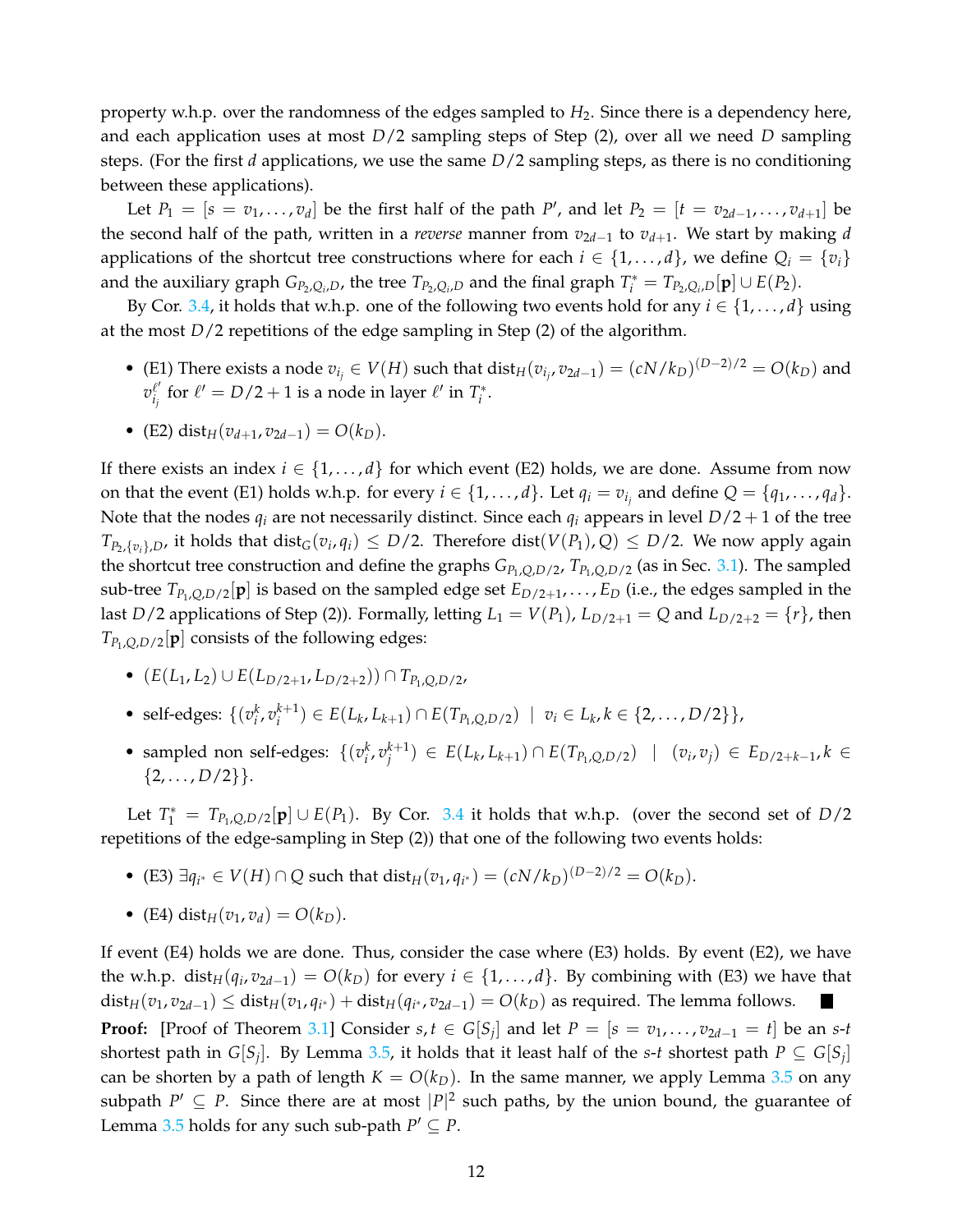

<span id="page-12-0"></span>Figure 3: Illustration for the dilation argument of Theorem [3.1](#page-5-1) for an  $u$ -v shortest path  $P = [s =$  $v_1,\ldots,t$  =  $v_{2d-1}]$ . The argument applies  $d+1$  applications of the shortcut trees scheme. Left: An illustration for the auxiliary graph  $T_i^*=T_{P_2,Q_i,D}[\mathbf{p}]\cup E(P_2).$  W.h.p.,  $T_i^*$  contains either (i) an  $v_{2d-1}$ - $v_d$ path of length  $O(k_D)$  or else (ii) an  $v_{2d-1}$ - $q_i$  path of length  $O(k_D)$  for some node  $q_i$  in level  $D/2+1$  of the tree *TP*2,*Q<sup>i</sup>* ,*D*. Right: The second part of the argument applies the shortcut construction for the auxiliary graph  $T_1^* = T_{P_1,Q,D}[\mathbf{p}] \cup E(P_1)$  where  $Q$  is the collection of  $q_i$  nodes defined by the prior  $d$  applications, for each  $v_i \in P_1$ . W.h.p., it then holds that  $T_1^*$  contains either (i) an  $v_1\hbox{-} v_d$  path of length  $O(k_D)$  or else (ii) an  $v_1$ - $q_i$  path of length  $O(k_D)$  for some node  $q_i$ . In the latter case, we obtain an  $v_1$ - $v_{2d-1}$  shortcut path of length  $O(k_D)$  that goes through  $q_i$ .

Coming back to our path *P*, by Lemma [3.5](#page-10-4) the shortcut argument can be applied recursively on the remaining path *P*<sup> $\prime$ </sup> where  $|P'| \leq |P|/2$ . Since in each recursive application w.h.p. there is a shortcut in one of the two bisections of the path, overall we obtain an *s*-*t* path in *H* of length  $(k_D \log n)$  w.h.p.

To handle the case where the diameter is odd, the algorithm is modified as follows. We split each edge  $e = (u, v)$  in G into *two edges* by introducing a dummy intermediate node  $x_e$  connected (only) to *u* and *v*. The resulting modified graph *G*<sup>'</sup> has now an even diameter  $D' = 2D$ . Note that any path in *G'* corresponds to a path in *G* in the following manner: The shortcut algorithm is applied on the graph *G'* where the only modification is that the sampling probability of each edge in *G'* is set to  $\mathbf{p}' = \sqrt{\mathbf{p}}$  (except for the edges chosen in Step 1 of the algorithm, for each such edge we take the two-length corresponding path with probability 1). Note that two edges  $(u, x_e)$  and  $(x_e, v)$  are sampled into the shortcut subgraph  $H'_j$  with probability of  $({\bf p}')^2 = {\bf p}$ . The final output subgraph  $H_j$ contains only edges  $(u, v)$  such that both  $(u, x_e)$  and  $(x_e, v)$  are sampled into  $H'_j$ . We then apply the argument similarly to the even diameter case. More specifically, we will be working on the graph *G*<sup>'</sup> all along. Then, in Lemma [3.5](#page-10-4) the set *Q* defined based on the first *d* applications of the shortcut tree argument correspond to dummy nodes. Then, the  $(d+1)^{th}$  application shows that either there is a short *G'* path of length  $O(k_D)$  between the endpoints *s*, *t* of the path, or a shortcut of length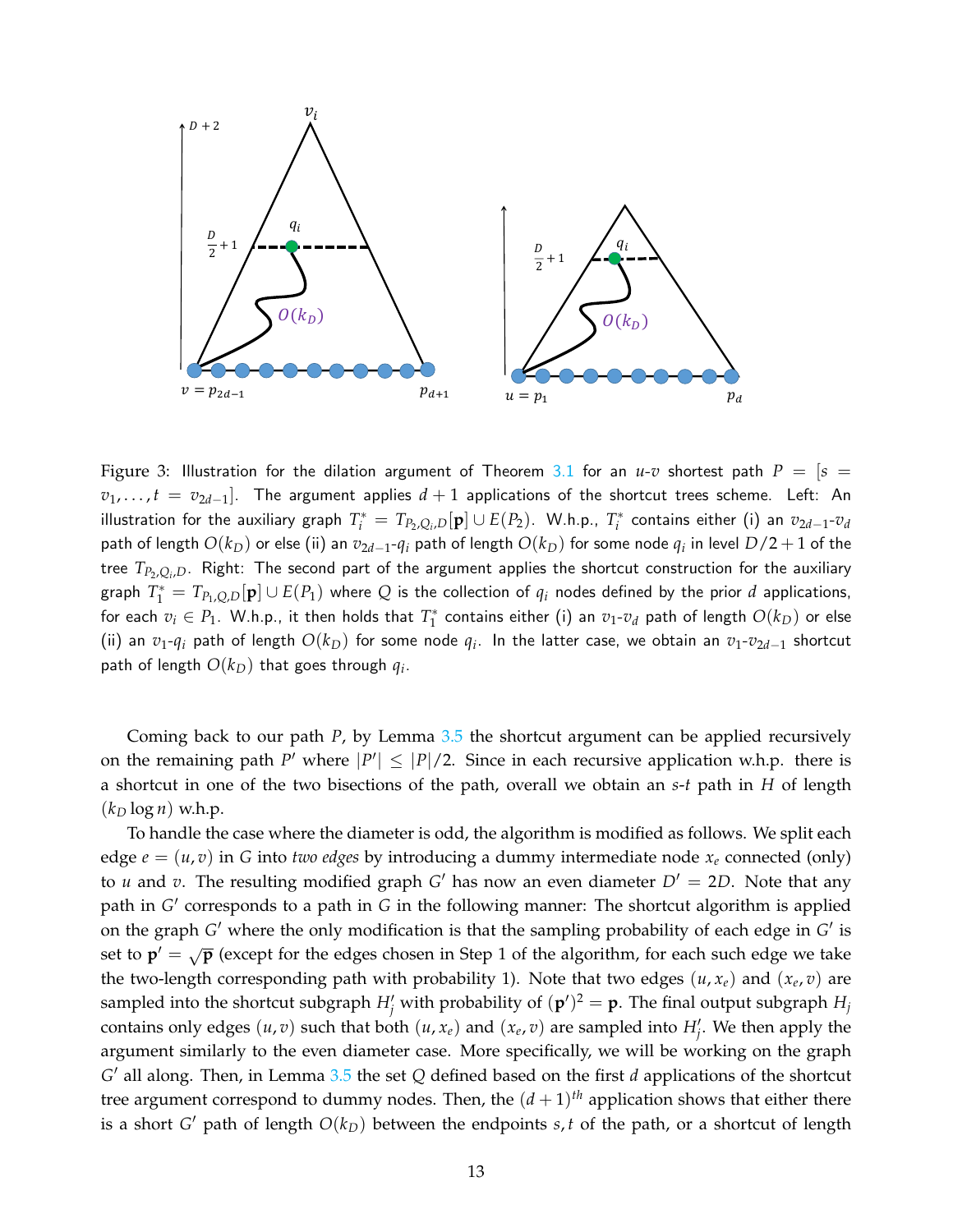$O(k_D)$  between a path endpoint to a mid-point on the path. The reason that the length remains  $O(k_D)$  in this construction is that a path from level 1 to level  $D+1$  in the shortcut tree of *G*<sup> $\prime$ </sup> contains *D* − 2 edges where each edge was chosen with probability  $\sqrt{p}$  (we do not take into account the first two edges as they were chosen with probability 1 into the shortcut subgraph), and thus the path length is *O*(*kD*) by the application of Lemma [3.3](#page-9-2) and Lemma [3.5.](#page-10-4) The rest of the argument is almost identical to the even case and thus omitted.

## **4 Applications to Distributed Optimization**

<span id="page-13-0"></span>**Fact 4.1** ([\[Gha17\]](#page-14-11)). Let G be a graph family such that for each graph  $G \in \mathcal{G}$  and any partition of G into vertex-disjoint connected graphs  $G_1, \ldots, G_N$ , one can find an  $(c, d)$  shortcuts such that  $c + d \leq K$ and these shortcuts can be computed in  $\tilde{O}(K)$  rounds. Then:

- [Theorem 6.1.2]: there is a randomized distributed MST algorithm that computes an MST in  $O(K)$  rounds, with high probability, in any graph from the family *G*.
- [Theorem 7.6.1]: there is a randomized distributed algorithm that computes a  $(1+\epsilon)$  approximation of the minimum cut in  $O(K)$  rounds, with high probability, in any graph from the family *G*.

Corollary [1.2](#page-2-2) follows by combining Fact [4.1](#page-13-0) with Theorem [1.1.](#page-2-3) An additional immediate corollary of improved shortcuts is for computing an approximate SSSP. Haeupler and Li [\[HL18\]](#page-15-0) provided improved algorithms for several shortest-path problems whose bounds depend on the quality of shortcuts. By plugging the bounds of Theorem [1.1](#page-2-3) into Corollaries 2,3 in  $[HL18]$  we get:

**Corollary 4.2** (Improved Distributed SSSP Tree Algorithms)**.** *There are randomized algorithms, that, given an n-vertex weighted graph with polynomial edge weights of unweighted diameter D* = *O*(1) *perform the following tasks: (1) compute a spanning tree that approximates distances to a given source vertex to within*  $factor (\log n)^{O(1/\epsilon)}$ , in  $\widetilde{O}(n^{(D-2)/(2D-2)}) \cdot n^{\epsilon}$  *rounds for any constant*  $\epsilon$ *; and (2) compute a spanning tree that approximates distances to a given source vertex within factor*  $2^{O(\sqrt{\log n})}$ , in  $\widetilde{O}(n^{(D-2)/(2D-2)})$ .  $2^{O(\sqrt{\log n})}$ ) rounds.

Finally, Dory and Ghaffari [\[DG19\]](#page-14-2) recently studied the distributed approximation of minimum weight two-edge connected subgraphs (2-EECS). By plugging Theorem [1.1](#page-2-3) into Theorem 1.2 of [\[DG19\]](#page-14-2), we get:

**Corollary 4.3** (Improved Approximation of 2-EECS)**.** *There is an algorithm, that, given an n-vertex weighted graph of (unweighted) diameter D* = *O*(1)*, computes an O*(log *n*)*-approximation of the weighted* 2-ECSS in  $\widetilde{O}(n^{(D-2)/(2D-2)})$  *rounds, with high probability*.

**Acknowledgments.** We are very grateful to the PODC 2021 reviewers for many insightful com-ments, and specifically for the reviewer suggesting the improvement of Lemma [3.3.](#page-9-2)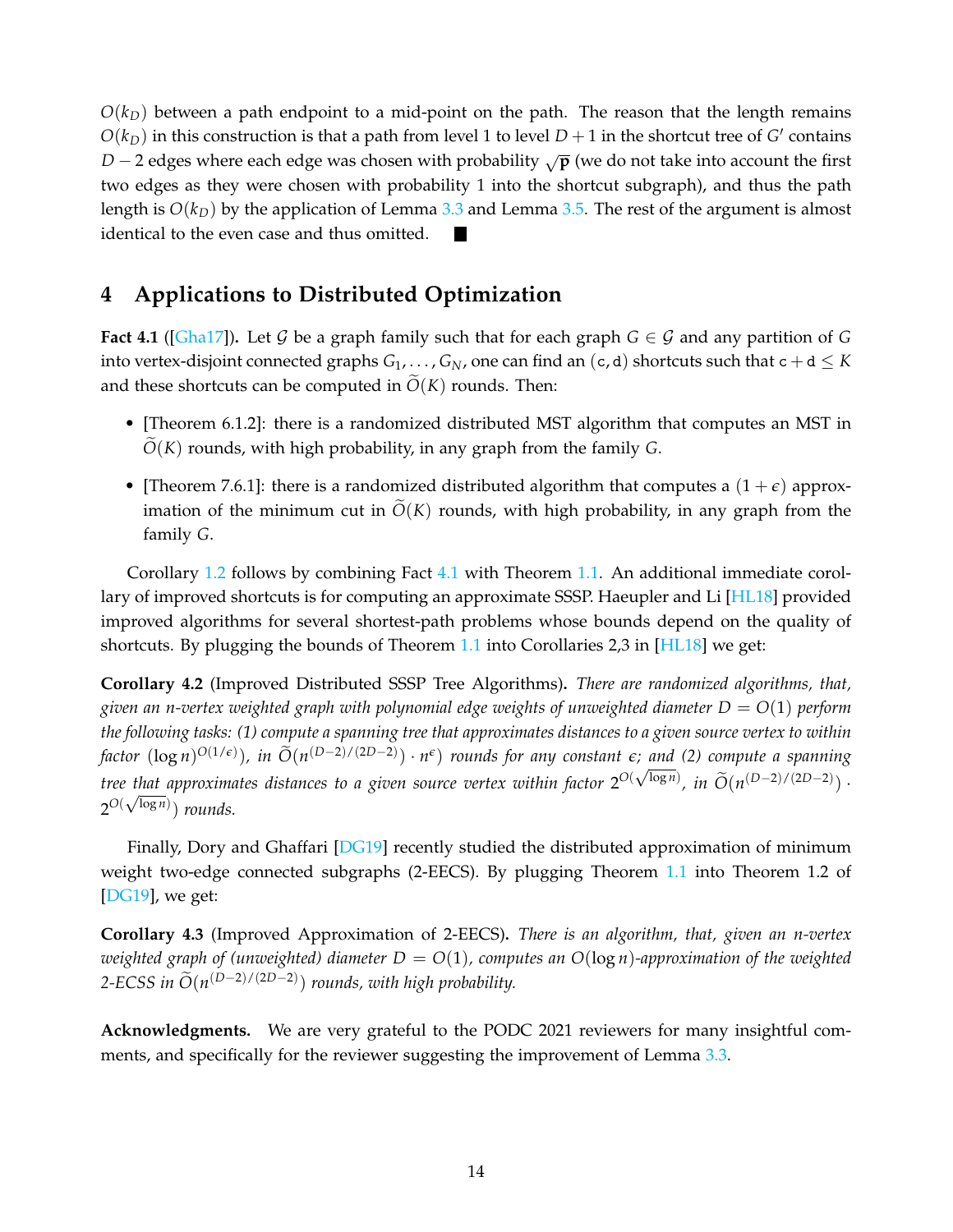## **References**

- <span id="page-14-7"></span>[AJB99] Réka Albert, Hawoong Jeong, and Albert-László Barabási. Diameter of the world-wide web. *nature*, 401(6749):130–131, 1999.
- <span id="page-14-5"></span>[CPT20] Julia Chuzhoy, Merav Parter, and Zihan Tan. On packing low-diameter spanning trees. In *47th International Colloquium on Automata, Languages, and Programming, ICALP 2020, July 8-11, 2020, Saarbrücken, Germany (Virtual Conference), pages 33:1–33:18, 2020.*
- <span id="page-14-2"></span>[DG19] Michal Dory and Mohsen Ghaffari. Improved distributed approximations for minimumweight two-edge-connected spanning subgraph. In *Proceedings of the 2019 ACM Symposium on Principles of Distributed Computing*, pages 521–530, 2019.
- <span id="page-14-3"></span>[Elk04] Michael Elkin. Unconditional lower bounds on the time-approximation tradeoffs for the distributed minimum spanning tree problem. In *Proceedings of the 36th Annual ACM Symposium on Theory of Computing, Chicago, IL, USA, June 13-16, 2004*, pages 331–340, 2004.
- <span id="page-14-0"></span>[GH16] Mohsen Ghaffari and Bernhard Haeupler. Distributed algorithms for planar networks II: low-congestion shortcuts, mst, and min-cut. In Robert Krauthgamer, editor, *Proceedings of the Twenty-Seventh Annual ACM-SIAM Symposium on Discrete Algorithms, SODA 2016, Arlington, VA, USA, January 10-12, 2016*, pages 202–219. SIAM, 2016.
- <span id="page-14-4"></span>[GH20] Mohsen Ghaffari and Bernhard Haeupler. Low-congestion shortcuts for graphs excluding dense minors. *CoRR*, abs/2008.03091, 2020.
- <span id="page-14-10"></span>[Gha15] Mohsen Ghaffari. Near-optimal scheduling of distributed algorithms. In *Proceedings of the 2015 ACM Symposium on Principles of Distributed Computing*, pages 3–12. ACM, 2015.
- <span id="page-14-11"></span>[Gha17] Mohsen Ghaffari. *Improved Distributed Algorithms for Fundamental Graph Problems*. PhD thesis, MIT, USA, 2017.
- <span id="page-14-6"></span>[GKS17] Mohsen Ghaffari, Fabian Kuhn, and Hsin-Hao Su. Distributed MST and routing in almost mixing time. In *Proceedings of the ACM Symposium on Principles of Distributed Computing, PODC 2017, Washington, DC, USA, July 25-27, 2017*, pages 131–140, 2017.
- <span id="page-14-8"></span>[GP16] Mohsen Ghaffari and Merav Parter. MST in log-star rounds of congested clique. In *Proceedings of the 2016 ACM Symposium on Principles of Distributed Computing, PODC 2016, Chicago, IL, USA, July 25-28, 2016*, pages 19–28, 2016.
- <span id="page-14-1"></span>[GP17] Mohsen Ghaffari and Merav Parter. Near-optimal distributed DFS in planar graphs. In *31st International Symposium on Distributed Computing, DISC 2017, October 16-20, 2017, Vienna, Austria*, pages 21:1–21:16, 2017.
- <span id="page-14-9"></span>[HHW18] Bernhard Haeupler, D. Ellis Hershkowitz, and David Wajc. Round- and message-optimal distributed graph algorithms. In *Proceedings of the 2018 ACM Symposium on Principles of Distributed Computing, PODC 2018, Egham, United Kingdom, July 23-27, 2018*, pages 119– 128, 2018.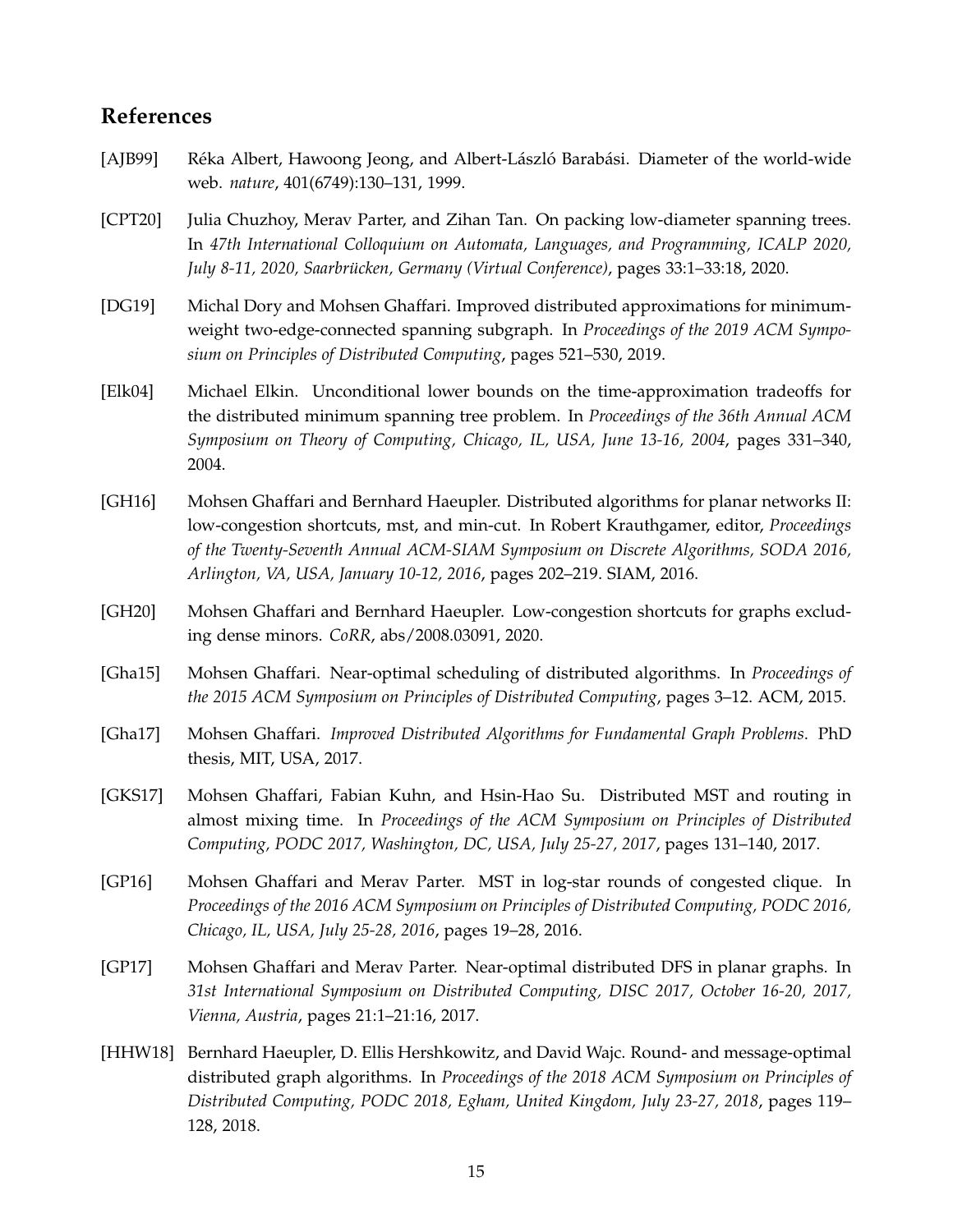- <span id="page-15-2"></span>[HIZ16] Bernhard Haeupler, Taisuke Izumi, and Goran Zuzic. Low-congestion shortcuts without embedding. In *Proceedings of the 2016 ACM Symposium on Principles of Distributed Computing*, pages 451–460. ACM, 2016.
- <span id="page-15-0"></span>[HL18] Bernhard Haeupler and Jason Li. Faster distributed shortest path approximations via shortcuts. In *32nd International Symposium on Distributed Computing, DISC 2018, New Orleans, LA, USA, October 15-19, 2018*, pages 33:1–33:14, 2018.
- <span id="page-15-3"></span>[HLZ18] Bernhard Haeupler, Jason Li, and Goran Zuzic. Minor excluded network families admit fast distributed algorithms. In *Proceedings of the 2018 ACM Symposium on Principles of Distributed Computing, PODC 2018, Egham, United Kingdom, July 23-27, 2018*, pages 465– 474, 2018.
- <span id="page-15-6"></span>[HPP+15] James W. Hegeman, Gopal Pandurangan, Sriram V. Pemmaraju, Vivek B. Sardeshmukh, and Michele Scquizzato. Toward optimal bounds in the congested clique: Graph connectivity and MST. In *Proceedings of the 2015 ACM Symposium on Principles of Distributed Computing, PODC 2015, Donostia-San Sebasti´an, Spain, July 21 - 23, 2015*, pages 91–100, 2015.
- <span id="page-15-7"></span>[JN18] Tomasz Jurdzinski and Krzysztof Nowicki. MST in *O*(1) rounds of congested clique. In *Proceedings of the Twenty-Ninth Annual ACM-SIAM Symposium on Discrete Algorithms, SODA 2018, New Orleans, LA, USA, January 7-10, 2018*, pages 2620–2632, 2018.
- <span id="page-15-4"></span>[KKOI19] Naoki Kitamura, Hirotaka Kitagawa, Yota Otachi, and Taisuke Izumi. Low-congestion shortcut and graph parameters. In Jukka Suomela, editor, *33rd International Symposium on Distributed Computing, DISC 2019, October 14-18, 2019, Budapest, Hungary*, volume 146 of *LIPIcs*, pages 25:1–25:17. Schloss Dagstuhl - Leibniz-Zentrum fur Informatik, 2019. ¨
- <span id="page-15-10"></span>[LMR99] Tom Leighton, Bruce Maggs, and Andrea W Richa. Fast algorithms for finding O(congestion+ dilation) packet routing schedules. *Combinatorica*, 19(3):375–401, 1999.
- <span id="page-15-1"></span>[LP19] Jason Li and Merav Parter. Planar diameter via metric compression. In *Proceedings of the 51st Annual ACM SIGACT Symposium on Theory of Computing, STOC 2019, Phoenix, AZ, USA, June 23-26, 2019*, pages 152–163, 2019.
- <span id="page-15-8"></span>[LPP01] Zvi Lotker, Boaz Patt-Shamir, and David Peleg. Distributed MST for constant diameter graphs. In *Proceedings of the Twentieth Annual ACM Symposium on Principles of Distributed Computing, PODC 2001, Newport, Rhode Island, USA, August 26-29, 2001*, pages 63–71, 2001.
- <span id="page-15-9"></span>[LPP06] Zvi Lotker, Boaz Patt-Shamir, and David Peleg. Distributed MST for constant diameter graphs. *Distributed Comput.*, 18(6):453–460, 2006.
- <span id="page-15-5"></span>[LPPSP03] Zvi Lotker, Elan Pavlov, Boaz Patt-Shamir, and David Peleg. MST construction in O(log *logn*) communication rounds. In *the Proceedings of the Symposium on Parallel Algorithms and Architectures*, pages 94–100. ACM, 2003.